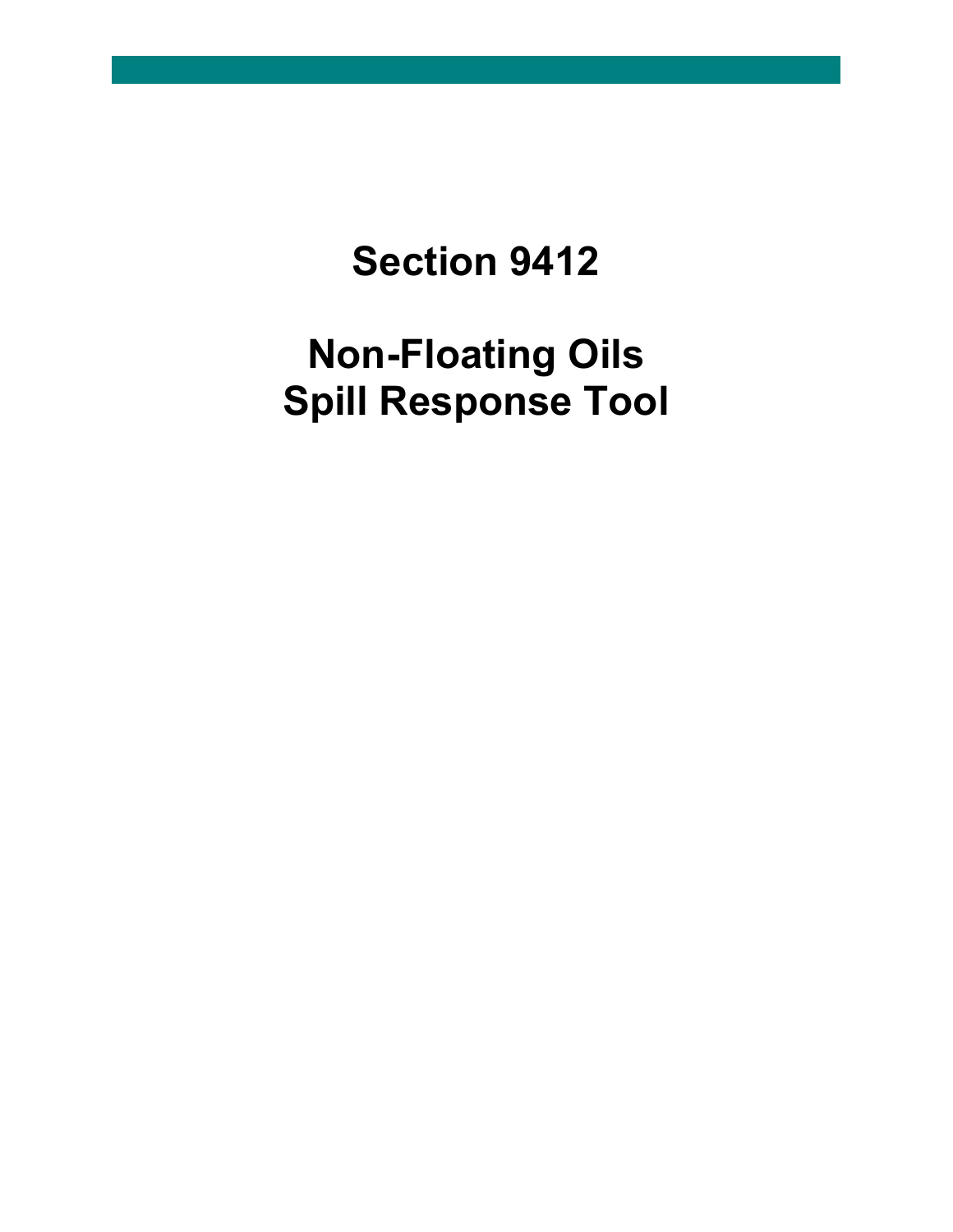# T **able of Contents**

#### **Section Page**

| 9412 |          | Non-Floating Oils Spill Response Tool  9412-1                      |  |  |
|------|----------|--------------------------------------------------------------------|--|--|
|      | 9412.1   |                                                                    |  |  |
|      | 9412.2   |                                                                    |  |  |
|      | 9412.2.1 |                                                                    |  |  |
|      |          | 9412.2.1.1                                                         |  |  |
|      | 9412.3   |                                                                    |  |  |
|      | 9412.3.1 |                                                                    |  |  |
|      | 9412.3.2 | Environmental Sensitivity Considerations for Water Column          |  |  |
|      |          |                                                                    |  |  |
|      | 9412.3.3 | Generic Impacts from Various Containment and Recovery              |  |  |
|      |          |                                                                    |  |  |
|      | 9412.3.4 | Net Environmental Benefit Analysis Process for Sunken Oils 9412-14 |  |  |
|      | 9412.4   |                                                                    |  |  |
|      | 9412.A   |                                                                    |  |  |
|      | 9412.A1  |                                                                    |  |  |
|      | 9412.A2  | Attachment A: Non-Floating Oils Response Documentation of          |  |  |
|      |          |                                                                    |  |  |
|      | 9412.B   |                                                                    |  |  |
|      | 9412.B1  | Example ICS-234 Work Analysis Matrix. Non-Floating Oil             |  |  |
|      |          | Contain and Recover Spilled Material - Non-floating Oil            |  |  |
|      |          |                                                                    |  |  |
|      | 9412.B2  | Example ICS-234 Work Analysis Matrix, Non-floating Oil             |  |  |
|      |          | Contain and Recover Spilled Material - Non-floating Oil            |  |  |
|      |          |                                                                    |  |  |
|      | 9412.B3  | Example ICS-207 showing the incorporation of a Non-                |  |  |
|      |          | Floating Oil Branch into the Operations Section  9412A-14          |  |  |
|      | 9412.C   |                                                                    |  |  |
|      | 9412.C1  | API Technical Report 1154-1, Sunken Oil Detection and              |  |  |
|      |          | Recovery 9412A-1                                                   |  |  |
|      | 9412.C2  | API Technical Report 1154.2. Sunken Oil Detection and              |  |  |
|      |          |                                                                    |  |  |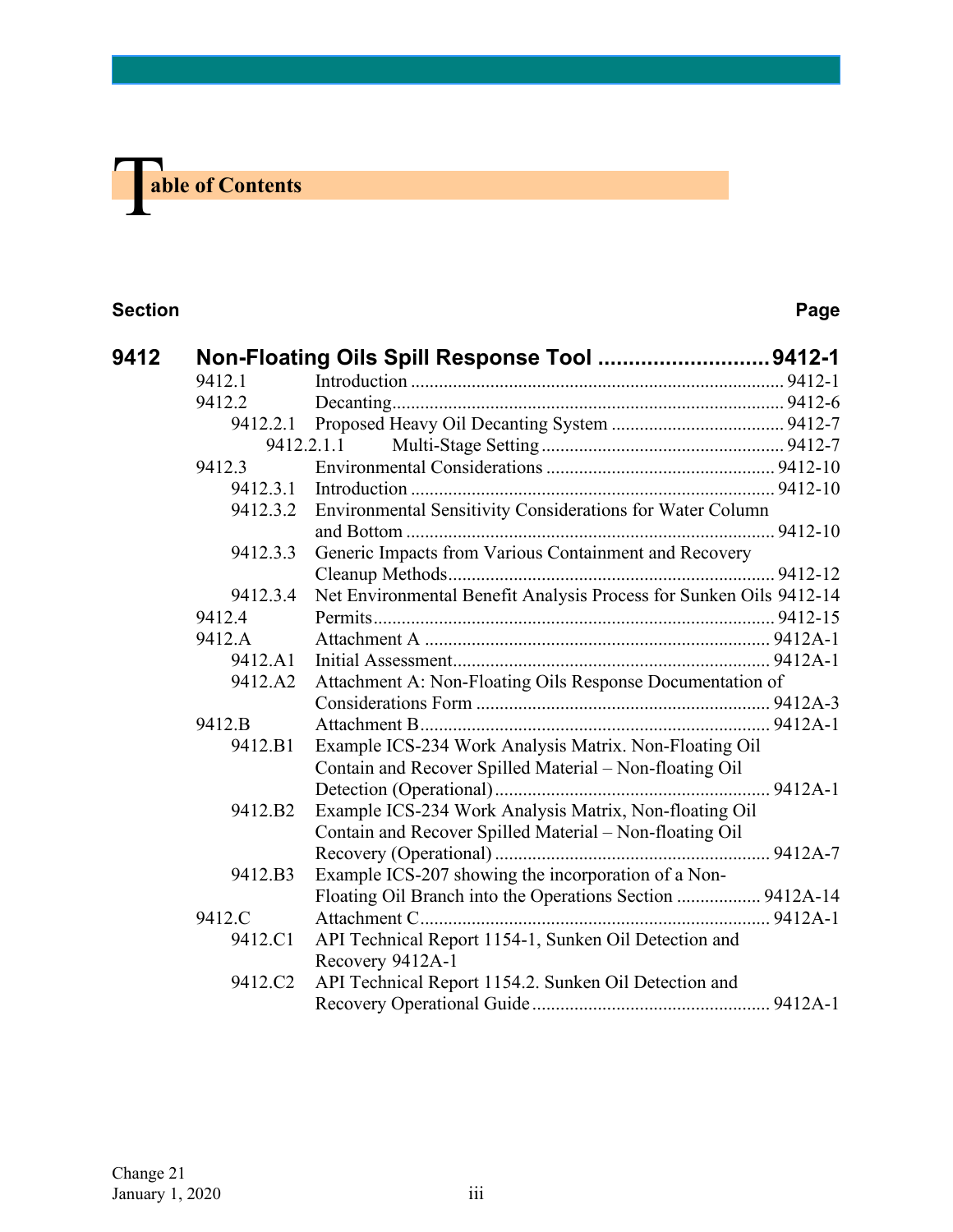### <span id="page-2-1"></span><span id="page-2-0"></span>**Non-Floating Oils Spill Response Tool**

#### <span id="page-2-2"></span>**9412.1 Introduction**

The increased handling of oils that sink or may weather and sink requires a shift in the way oil spill response is conducted in the Northwest. Traditionally, response has focused on containing and recovering surface floating oil through the use of booms and skimmers. Oils that sink or become suspended in the water column cannot be successfully combated with these techniques.

Recovery of submerged oil once released to the environment is even more difficult than floating oil. Priority should be given to preventing, minimizing, and containing these types of oil spills at their source. Additionally, since many oils may initially float, rapid and aggressive surface oil recovery efforts should be pursued when safe in the early phase of a spill.

The following definitions apply for the purpose of this response tool:

- "Submerged oil" describes any oil that is in the water column, below the water surface, including oil that is in temporary suspension due to turbulence and will refloat or sink in the absence of that turbulence. This includes spilled oil that has neutral or near-neutral buoyancy and that is intermittently submerged below the water surface for a significant proportion of time in the prevailing sea conditions.
- "Sunken oil" describes spilled oil that is on the bottom of the water body. The negative buoyancy may be due to the high density of the oil, density increase caused by oil "weathering," or the adherence of sediment or sand to the spilled oil. The sediment or sand may, in some circumstances, come into contact with the spilled oil while it is on the surface or during stranding of spilled oil on a coastline or river bank with subsequent remobilization. In low current conditions, sunken oil in shallow waters may pool in depressions on the bottom or be moved along the bottom by prevailing currents. At higher current speeds, the spilled oil may be dispersed as relatively large, but still non-buoyant, droplets.
- "Non-floating oil" can be used to describe oils that have become either submerged or sunken. The United States Coast Guard defines non-floating oils as "heavy oils and Group V oils that exhibit qualities which could, due to the oil characteristics, weathering, environmental factors or how they are discharged, potentially cause the oils to submerge or sink. Examples of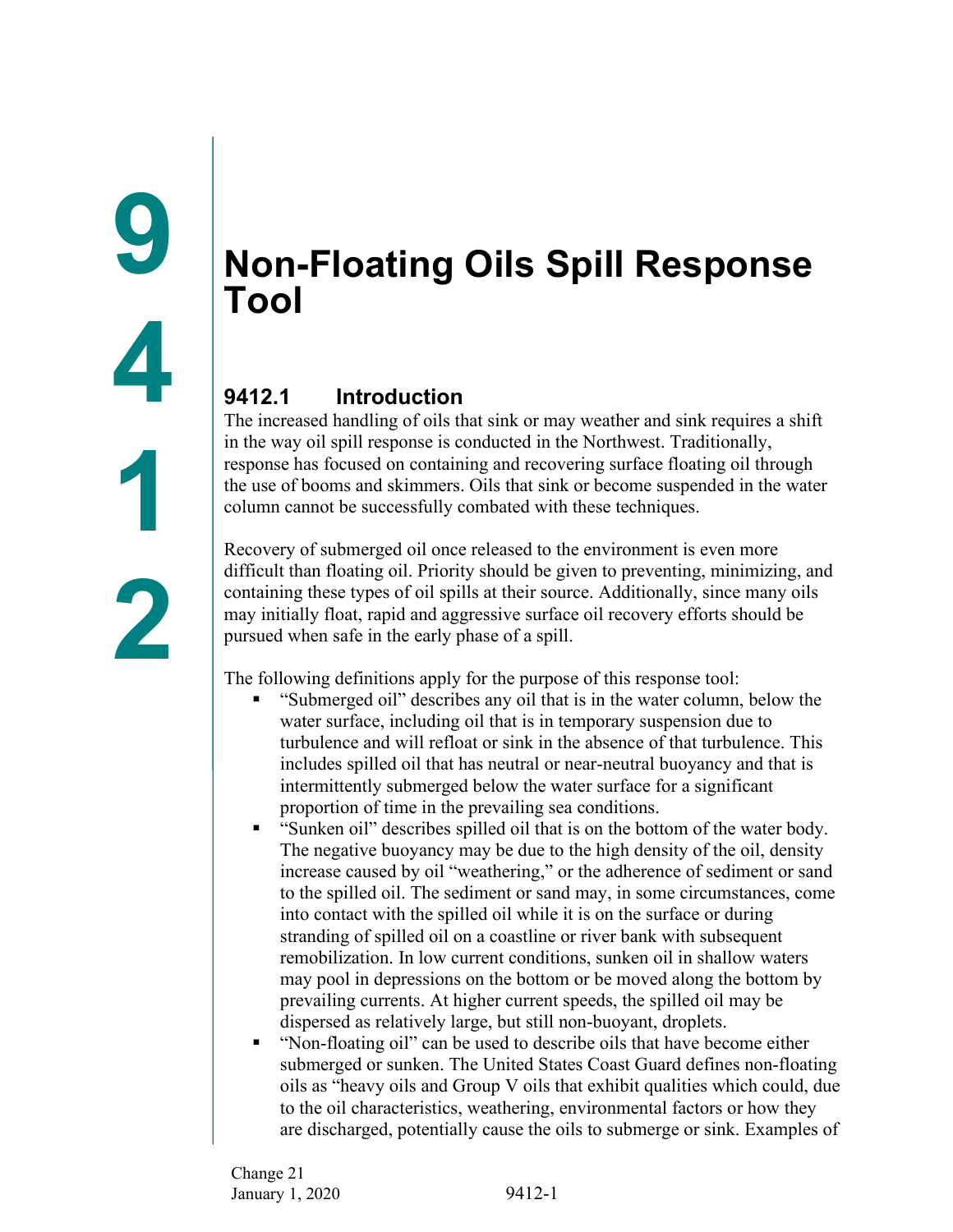these types of oils include, but are not limited to, Diluted Bitumen (dilbit), Group V Residual Fuel Oils Low American Petroleum Institute Oil, Asphalt, and Asphalt Products."

Attachment A contains guidance on Initial Assessment for non-floating oils, including a form that may be used to document conditions.

Attachment B contains:

- B.1 Pre-populated, example ICS-234 (Work Analysis Matrix) forms to be used in tactical decision making for the containment and recovery of nonfloating oil;
- B.2 A Sample ICS-207 showing the incorporation of a Non-Floating Oil Brank into the Operations Section.

Attachment C contains technical guidance on sunken oil detection and recovery technologies (Table 9412.1).

| <b>Detection</b>            | <b>Recovery</b>                        |  |  |
|-----------------------------|----------------------------------------|--|--|
| Sonar Systems               | <b>Suction Dredge</b>                  |  |  |
| Underwater Visualization    | Diver-directed Pumping and Vacuuming   |  |  |
| <b>Systems</b>              |                                        |  |  |
| <b>Diver Observations</b>   | <b>Mechanical Removal</b>              |  |  |
| Sorbents                    | Sorbent/ Vessel-Submerged Oil Recovery |  |  |
|                             | System (V-SORs)                        |  |  |
| <b>Laser Fluorosensors</b>  | <b>Trawls and Nets</b>                 |  |  |
| <b>Visual Observations</b>  | Manual Removal                         |  |  |
| <b>Bottom Sampling</b>      | Agitation/Refloat                      |  |  |
| Water-column sampling       |                                        |  |  |
| <b>Induced Polarization</b> |                                        |  |  |

Attachment C also contains links to:

- C.1 Sunken Oil Detection and Recovery, American Petroleum Institute (API) Technical Report 1154-1.[1](#page-3-0)
- C.2 Sunken Oil Detection and Recovery Operational Guide, AP Technical Report  $1154-2.<sup>2</sup>$  $1154-2.<sup>2</sup>$  $1154-2.<sup>2</sup>$

The API report identifies and documents current best practices and alternative technologies possessing the potential to more effectively detect, contain, and recover sunken oil, defined as the accumulation of bulk oil on the bottom of a water body. The technical report includes summaries and lessons learned for 36 case studies of oil spills where a significant amount of the oil sank. For each technology, it includes a detailed description of the method, advantages and

<span id="page-3-0"></span><sup>1</sup> American Petroleum Institute, February 2016, *Sunken Oil Detection and Recovery, API Technical Report 1154-1*, First Edition, API Publishing Services, Washington, DC.

<span id="page-3-1"></span><sup>2</sup> American Petroleum Institute, February 2016, *Sunken Oil Detection and Recovery Operational Guide, API Technical Report 1154-2*, First Edition, API Publishing Services, Washington, DC.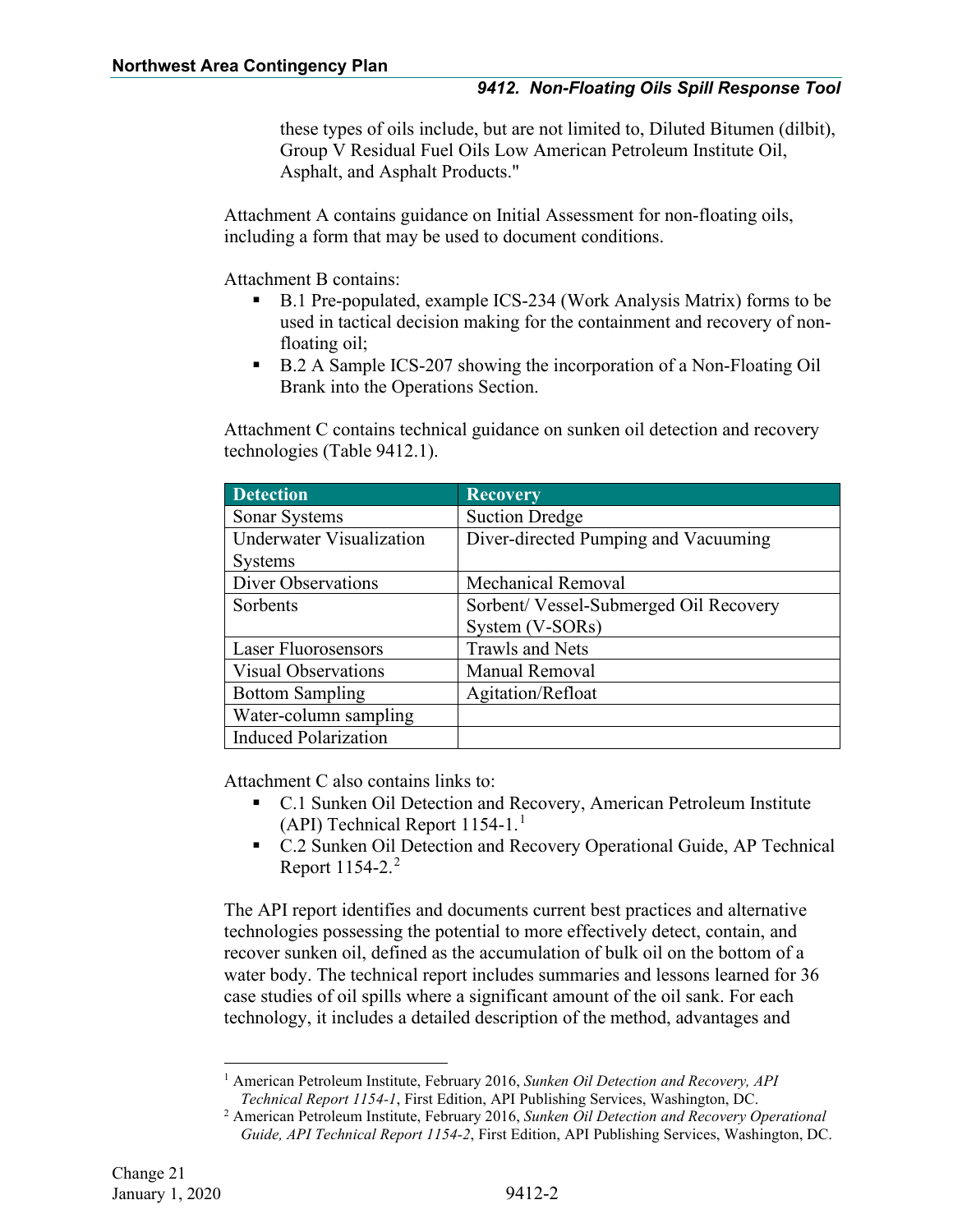disadvantages, and summary tables—the kinds of information needed to select the most effective approaches to sunken oil detection and recovery.

API Technical Report 1154-1 contains 10 sections as follows:

#### **Section 1: Introduction, Purpose, and Background**

This section introduces the topic and states the purpose, which is to:

- identify and document current best practices and proven technologies possessing the potential to more effectively 1) detect, delineate, and characterize, 2) contain, and 3) recover sunken oil, defined as the accumulation of bulk oil on the bottom of a water body; and
- **F** recommend research and development for the highest potential new technologies.

This report builds on all previous works, as well as recent spill experiences and testing of new technologies, to support improved spill planning, preparedness, and response. The goals are to 1) present the technical background in this technical report for planning and training, and 2) provide a more operationally effective decision support guide to be used during emergency responses.

#### **Section 2: Sunken Oil**

This section provides guidance on when to expect spilled oil to sink, either initially or later due to processes such as weathering and sediment interactions. It includes a chart to help determine if the oil can sink initially based on its density or API gravity and the salinity of the receiving water. It also includes a chart that shows how turbulence and sediment interaction can cause a floating oil to submerge or sink over time. Summaries for 38 spills, where a significant amount of the oil sank or submerged, describe the conditions of the spill, the methods used to detect and recover the sunken oil, and lessons learned.

#### **Section 3: Techniques for Sunken Oil Detection, Delineation, and Characterization**

The following techniques for sunken oil detection, delineation, and characterization are discussed in this section: 1) sonar systems; 2) underwater visualization systems; 3) diver observations; 4) sorbents; 5) laser fluorosensors; 6) visual observations by trained observers; 7) bottom sampling; and 7) watercolumn sampling. For each technique, the advantages and disadvantages are summarized. The uses and limitations of all sunken oil detection, delineation, and characterization techniques are summarized, and a matrix is provided to assist in evaluation of detection techniques for specific spill conditions. There is also a section on considerations for sunken oil detection in rivers and under extreme cold conditions.

It is important to note that oftentimes multiple detection, delineation, and characterization methods should be used, in combination and/or in sequence. All remote detection methods require ground truthing, or need bottom sampling to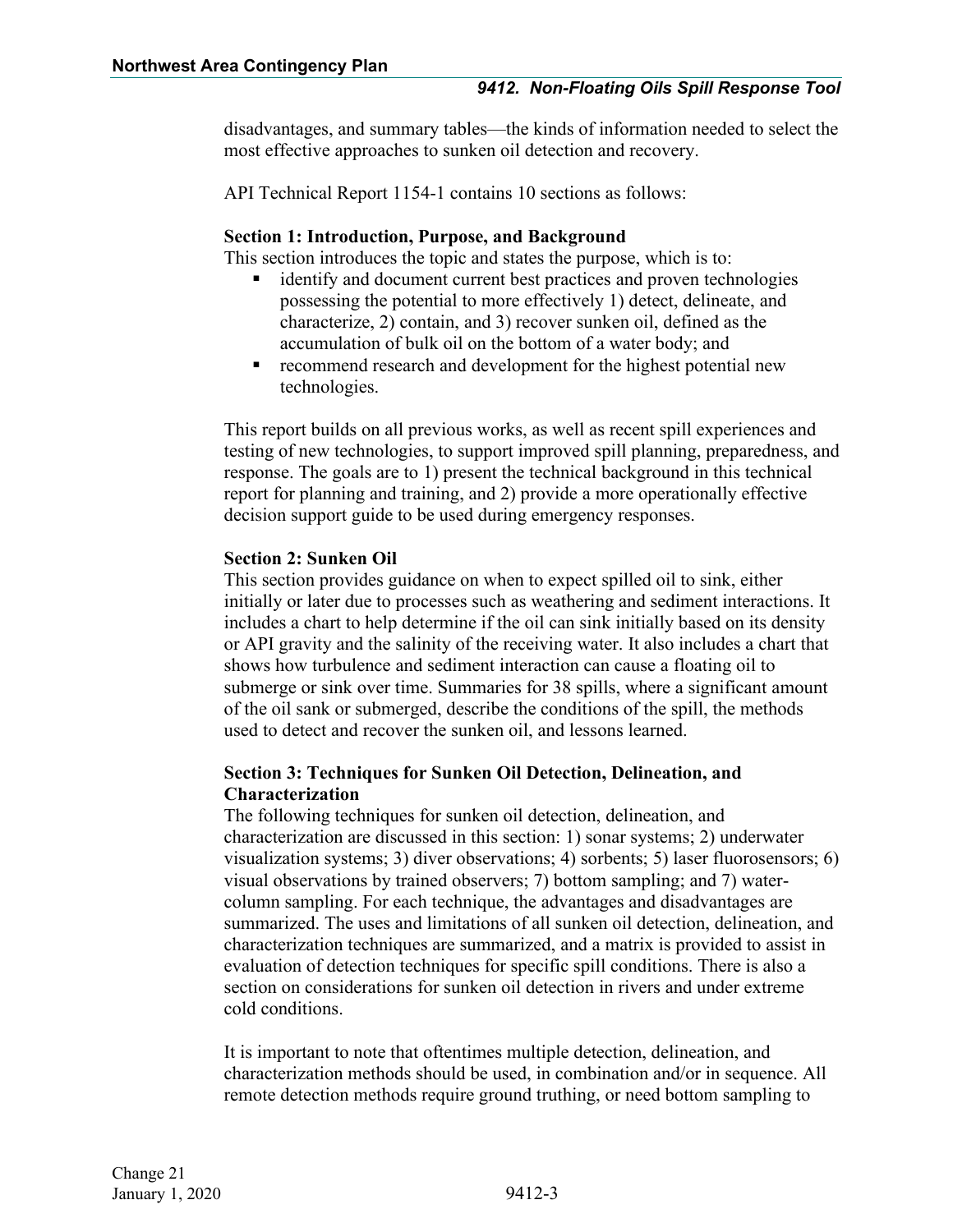determine the oil thickness on the bottom or determine the oil's viscosity and thus pumpability.

#### **Section 4: Techniques for Sunken Oil Containment**

This section is very short because there are few proven methods to prevent the remobilization of sunken oil on the bottom when turbulence and currents increase. The results of the many methods attempted to prevent the spread of oiled sediments during the response to the 2010 Enbridge Pipeline spill in the Kalamazoo River are summarized, although it is important to note that this spill, like all spills, represents just one set of conditions. Research and development are needed to determine if there are effective methods to contain sunken oil for a range of spill conditions.

#### **Section 5: Techniques for Sunken Oil Recovery**

The following techniques for sunken oil recovery are discussed in this section: 1) suction dredge; 2) diver-directed pumping and vacuuming; 3) mechanical removal; 4) sorbent/V-SORs; 5) trawls and nets; 6) manual removal; and 7) agitation/refloat. For each technique, the advantages and disadvantages are summarized. The uses and limitations of all sunken oil recovery techniques are summarized, and a matrix is provided to assist in evaluation of recovery techniques for specific spill conditions. There is also a section on considerations for sunken oil recovery in rivers and extreme cold conditions.

It is important to emphasize that, because sunken oil often becomes mobilized during a response, recovery of sunken oil must be closely coupled with detection to increase overall effectiveness.

#### **Section 6: Diving in Contaminated Water**

Commercial divers often play a critical role in the success of sunken oil detection, delineation, characterization, and recovery operations, and diver safety is of paramount importance. This section summarizes the regulatory requirements for dive operations in contaminated water and safety checklists.

#### **Section 7: Waste Stream Management**

Waste generation during sunken oil recovery operations is a very important consideration in both the selection of the removal method and the types of waste stream treatment methods to be implemented. This section provides guidance on best practices for handling the oil, liquids, and solids generated during a sunken oil response.

#### **Section 8: Government Regulations to be considered**

This section briefly outlines the state and federal government regulations that may apply to sunken oil response actions, such as protection of cultural resources, species listed under the Endangered Species Act, and permitting for dredging.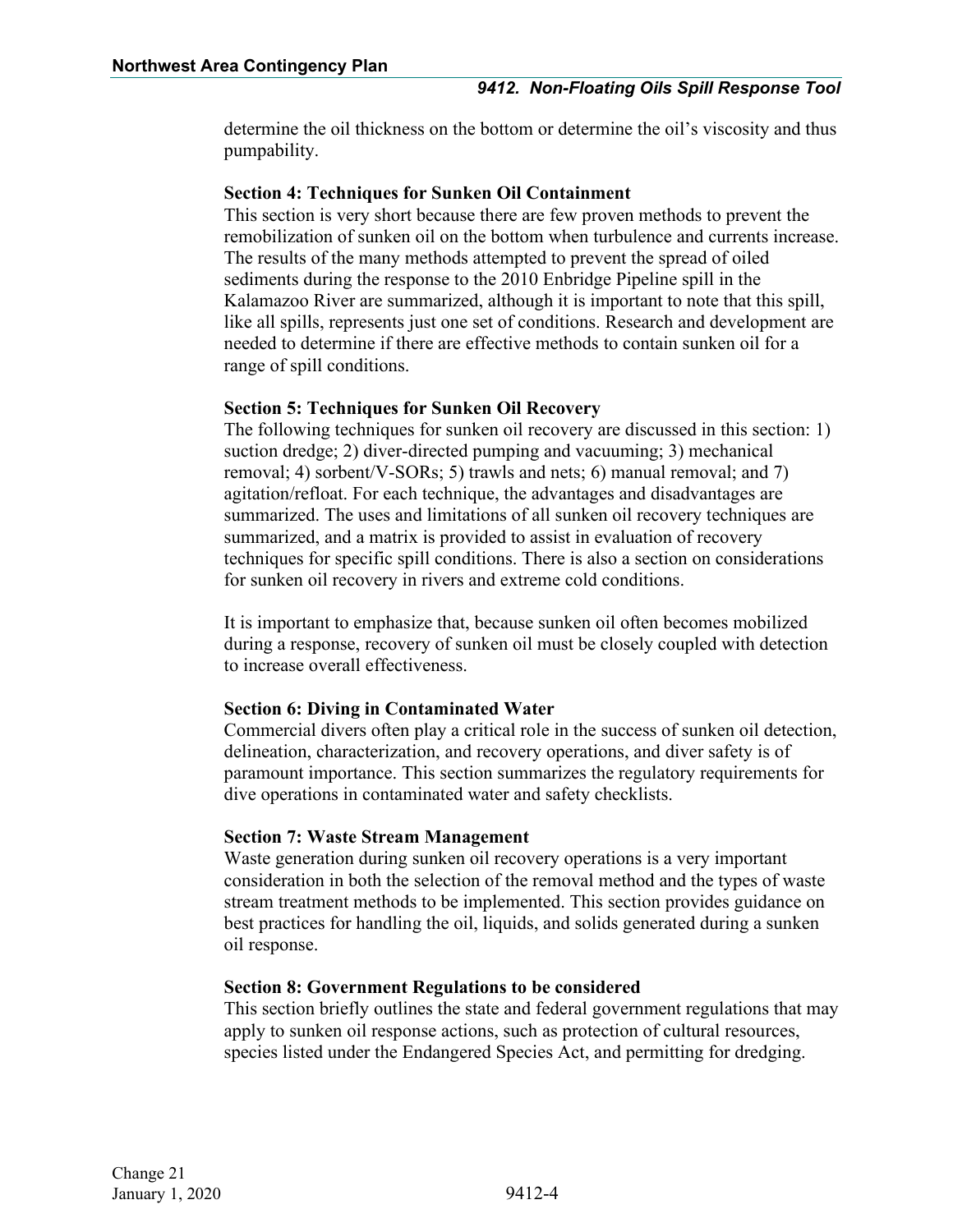#### **Section 9: Research and Development Recommendations**

This section includes recommendations for research and development to advance the state of the practice in sunken oil response.

#### **Section 10: Literature Cited and Suggested Readings**

This section includes all of the references cited in the report and suggested further readings.

The API Operational Guide, Report 1154-2 contains the following sections:

#### **Section 1: Introduction and How to Use This Guide**

#### **Section 2: Determine the Potential for the Oil to Sink under the Spill Conditions**

This section provides guidance on when to expect that an oil may sink, either initially or later due to processes such as weathering and sediment interactions. It includes a chart to help determine if an oil can sink initially based on its density or API gravity and the salinity of the receiving water. It also includes a chart that shows how turbulence and sediment interaction can cause a floating oil to submerge or sink over time.

#### **Section 3: Select Sunken Oil Detection, Delineation, and Characterization Techniques**

This section includes a checklist of the types of information you will need about the oil and spill conditions to start evaluating which sunken oil detection options may be effective for the spill. There is a list of action items to guide the development and approval of a sunken oil detection plan. It also includes tabular summaries of the advantages and limitations of possible options, along with a matrix to guide selection of the best combination of options.

It is important to note that oftentimes multiple detection, delineation, and characterization methods should be used, in combination and/or in sequence. All remote detection methods require ground truthing or need bottom sampling to determine the oil thickness on the bottom or determine the oil's viscosity and thus pumpability.

#### **Section 4: Determine if there are Feasible Sunken Oil Containment Techniques**

This section notes that containment of sunken oil may not always be feasible. It includes summaries of the advantages and limitations of possible options under mostly low-flow conditions.

#### **Section 5: Select Sunken Oil Recovery Techniques**

This section includes a checklist of the types of information you will need about the oil and spill conditions to start evaluating which sunken oil recovery techniques may be effective for the spill. There is a list of action items to guide the development and approval of a sunken oil recovery plan. It also includes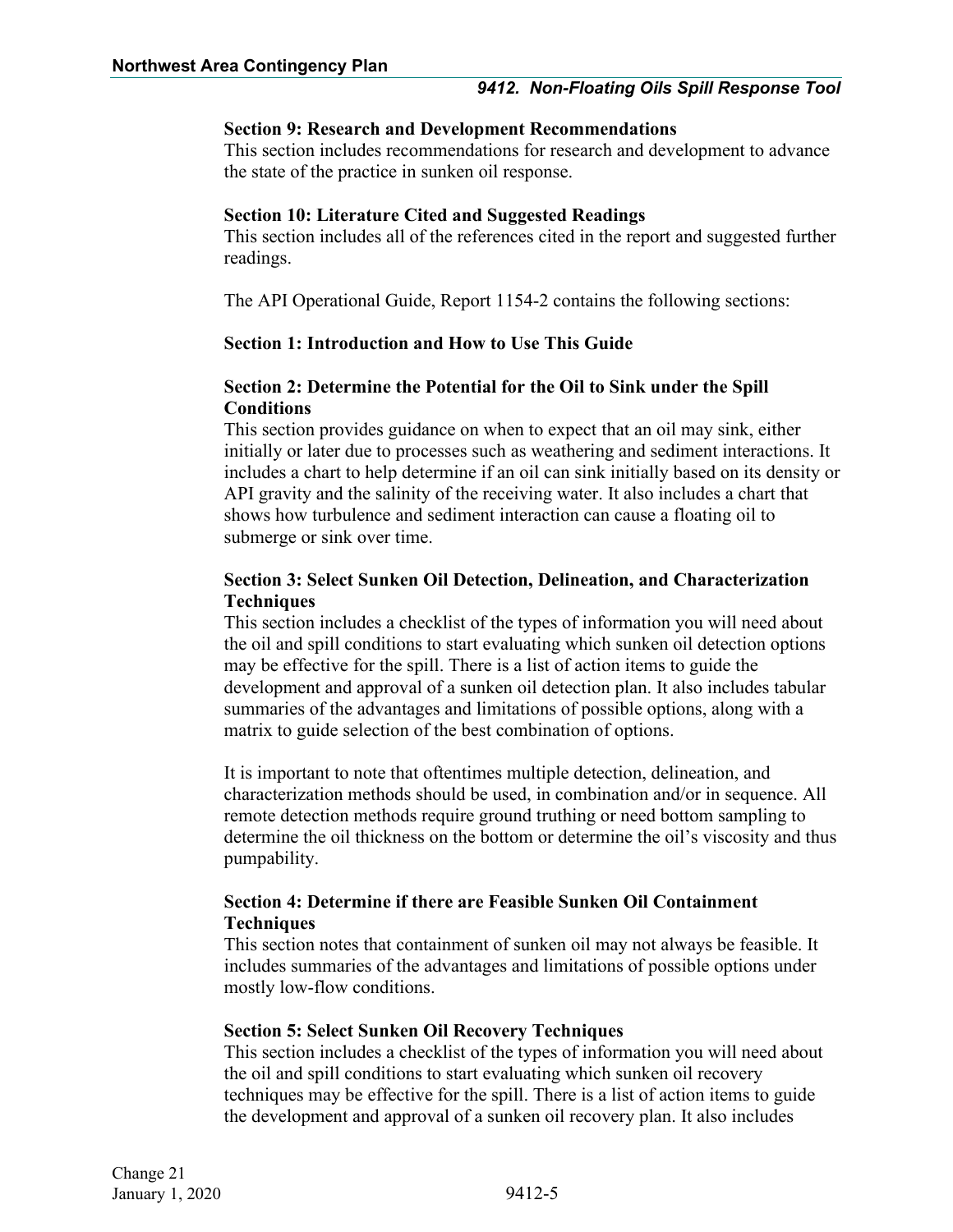tabular summaries of the advantages and limitations of possible recovery techniques, along with a matrix to guide selection of the best combination of techniques.

#### **Section 6: Waste Stream Management**

Because waste generation during sunken oil recovery operations is a very important consideration in both selection of the removal method and the types of waste stream treatment methods to be implemented, this section provides guidance on best practices for handling the oil, liquids, and solids generated during a response.

#### **Section 7: Safety Considerations**

Safety is of paramount importance during all phases of sunken oil detection and recovery, as it is during any response. Therefore, this section includes safety considerations throughout the response. It also includes a checklist of the issues to consider when developing a plan to conduct sunken oil detection and recovery operations, including:

- general safety;
- **e** equipment mobilization and heavy lift operations;
- hydraulic submersible pumps and transfer operations;
- diving operations.

#### <span id="page-7-0"></span>**9412.2 Decanting**

Submerged oil pumping operations utilize water as a carrier device to transport oil while performing recovery, a necessary function that results in the accumulation of a large amount of water in the storage tanks. Depending on the nature of the oil, the benthic environment, and the efficiency of the pump and its nozzle, a large load of sediment or sediment-loaded oil may be unavoidably collected. Separation of the oil-water-sediment mixture collected during underwater oil recovery can become a limiting factor in the operation and overall throughput of the recovery system. The decanting system must be designed accordingly to handle these waste streams.

The wide range of oil types and environmental conditions that could be encountered during submerged oil recovery operations requires a strategy for devising different types of decanting systems to suit different types of submerged oil spills, based on an inventory of components (tanks, heaters, pumps, filters) that could be drawn together using standard interfaces (compatible fittings, hoses, etc.). The attributes that must be considered for a decanting system intended especially for submerged oil recoveries are as follows:

- The ability to separate out sediment and other solids.
- The ability to separate oils of varying density and viscosity from either seawater or fresh water, including the ability to collect both the oil fraction that remains heavier than water and the fraction that refloats during the process.
- The ability to configure the system appropriately for different types of recovered spill and on different recovery platforms.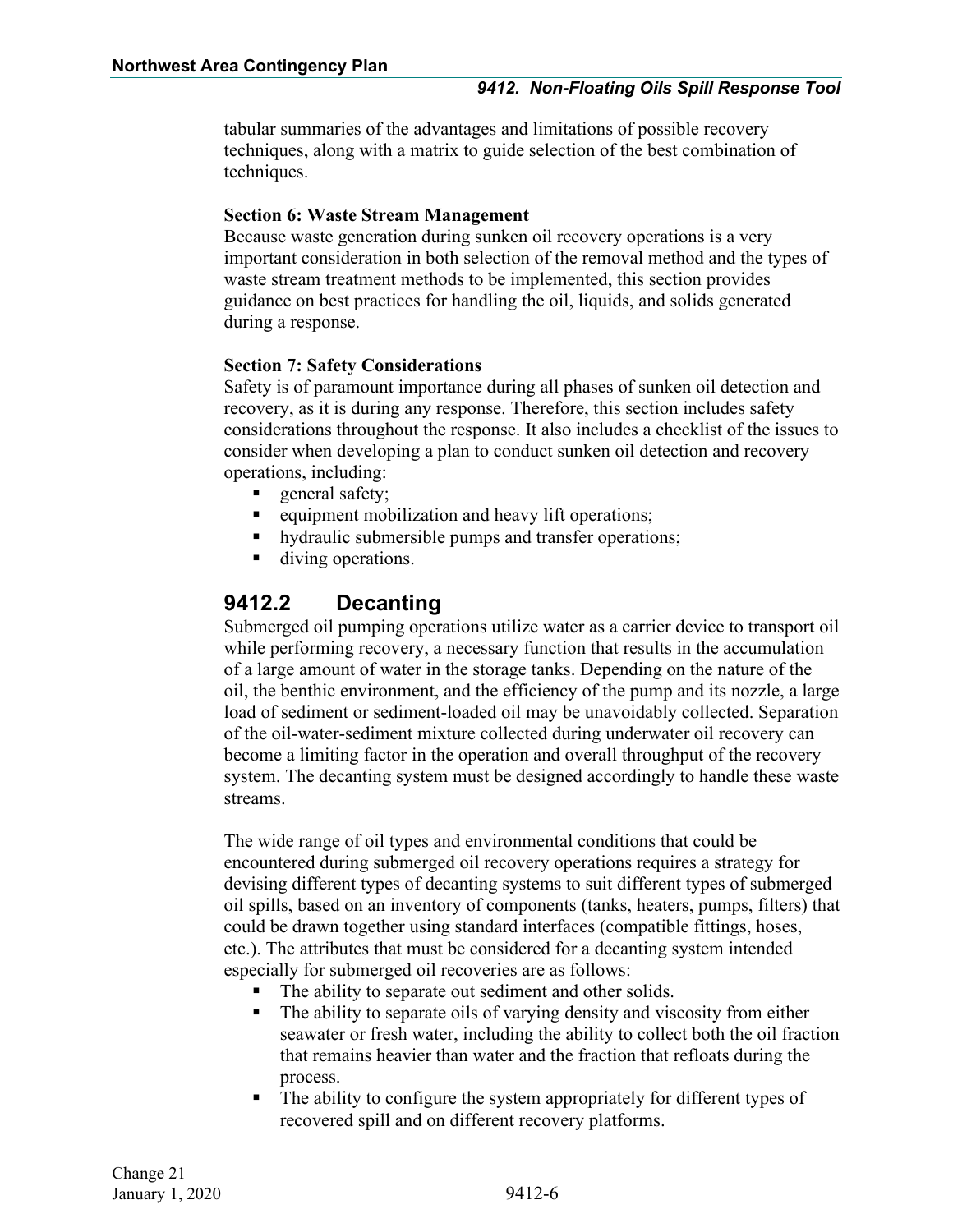- The ability to avoid or resist clogging due to suspended sediment or highviscosity oil, or a combination of both; general ease of maintenance and low power requirements.
- Resistance to the chemical effects of different types and grades of recovered oil.
- The ability to operate satisfactorily under the anticipated motions (wave activity) of the recovery platform. Recovery platforms are often platforms of opportunity and the range of ship motion environments is fairly broad even though the environment anticipated for recovery operations is usually modest compared with rough weather for a seagoing ship.
- Settling and decanting can be quite sensitive even to modest platform motions and can then become a bottleneck in the overall system throughput.
- Security against the possibility of becoming a secondary spill source.
- Safety of personnel, system reliability, and low costs for acquisition and operation are considered highly important design criteria.

*In situ* oil on the sea floor may be either intrinsically denser than water, or it may be on the bottom because it adheres to or becomes mixed with sediment. When disturbed or agitated, whether by the natural environment or the recovery process, some fraction of the oil may refloat, while some fraction may remain heavy enough to settle out. In either case, the difference in density between water and oil may be small, so that settling proceeds rather slowly.

#### <span id="page-8-1"></span><span id="page-8-0"></span>**9412.2.1 Proposed Heavy Oil Decanting System 9412.2.1.1 Multi-Stage Setting**

For a variety of reasons, multi-stage decanting systems are often used. As one example, a four-stage decanting system was used in the Delaware River (Athos) submerged oil recovery. Most of the oil refloated. On that site, a series of three 4,000-gallon fractionation tanks were used for decanting the oil. The first tank was used for collection and the second and third for settling. A skimmer was placed on the top of the second tank to recover oil for transfer to storage. Sorbent snares were placed on top of the third tank to recover any remaining residual oil. Finally, water was pumped from the third 4,000-gallon tank through a 350-gallon polishing tank filled with sorbent oil snares and then discharged into a boomed area alongside the work barge, with additional sorbent snares floated in it.

When a significant fraction of the oil is intrinsically denser than water, or adheres more strongly to the sediments with which it was in contact, then settling will result in material on the bottom of each tank. For this reason, floating skimmers and floating sorbent snares on the top will not be able to concentrate or capture all of the oil. A general-purpose system must include a way to remove heavier oil and sediments from the tank bottoms, as well as refloated oil from the tops. Submersible pumps can be suspended at a variable depth within each tank in a cascade, discharging into the next stage. By appropriately setting the depth of the intake, the pump can be used to transfer water to the next stage of the settling cascade or to transfer oil to a storage tank.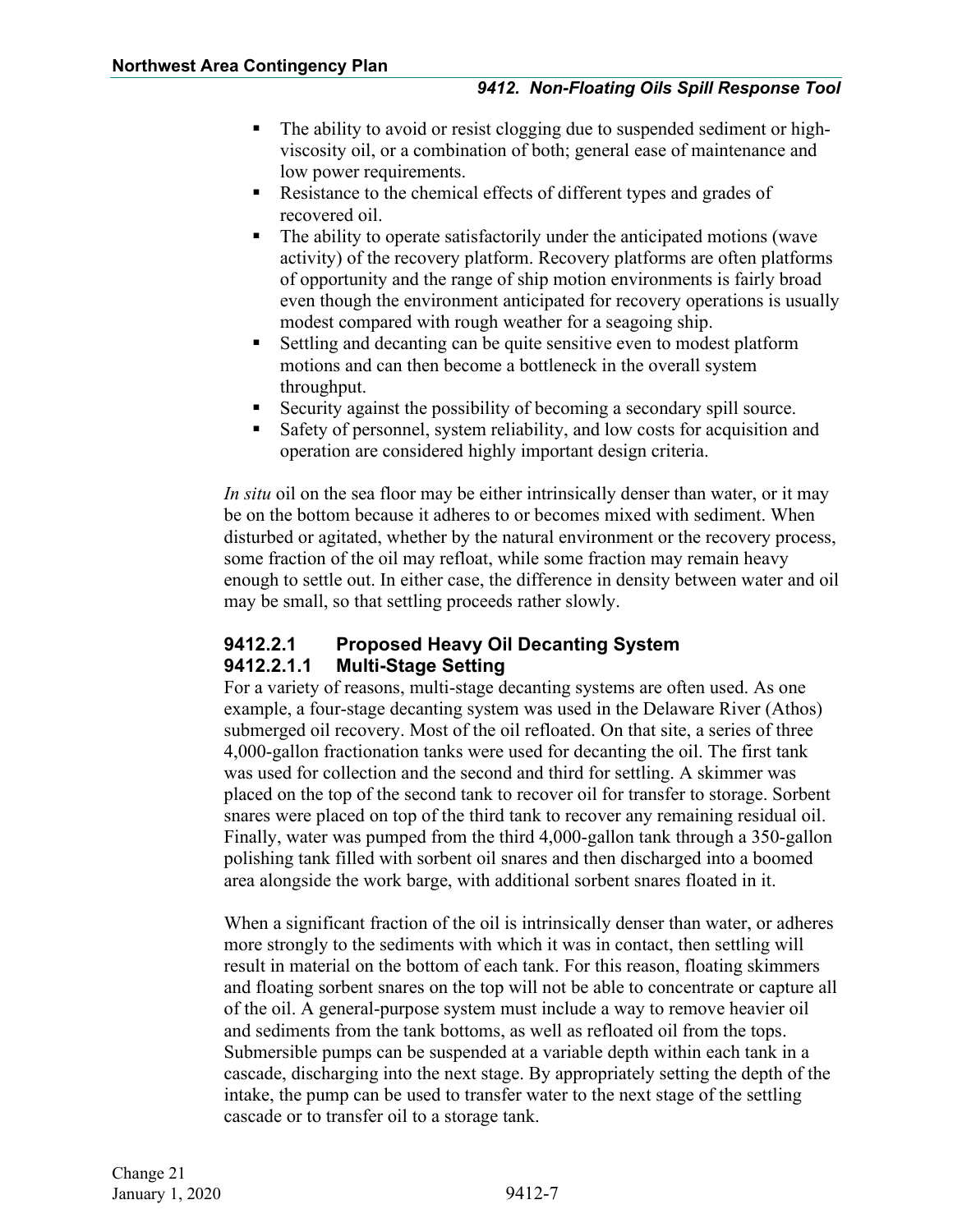The processing at each stage may be conducted either continuously or in batches, depending on:

- The size and depth of the tank,
- The amount of flow disturbance at the inlet,
- The number of parallel processes available, and
- The relationship between desired processing rate and available settling rate.

As mentioned above, this quantity varies with density difference, the volume ratio (water and oil) taken up in the collection process, and the amount of remixing taking place due to platform motions.

If the system is set up as a modular system, then the critical stage can be duplicated and the bottleneck relieved. For example, if a large quantity of oil is refloated at the first stage, then the number of oleophilic skimmers in the first stage tank(s) can be increased. By contrast, if less of the oil is refloated, then the collecting tank(s) will tend to become more "bottom heavy" and require more frequent clean-out of the bottoms. This could be accommodated by shifting one or more tanks into the collecting role, so that the available settling area is increased at that point in the process, and the amount of surface skimming is reduced. The depth setting on the intakes of the pumps transferring effluent from one stage to the next can also be adjusted to accommodate different volumes of refloated oil. Figure 9412-1 shows a recommended decanting system design using the following stages.

#### **Stage 1 – Solid Separation**

Solid separation in tank 1 using baffles, filters, and/or gravity settling; the time required will depend on the nature of the solids. Liquid portion is pumped to tank 2. Solids will need to be removed from the bottom of the tank. Tank 1A may need to be replaced with tank 1B (tank 1B put into service) for this to be accomplished. This operation may require the introduction of heavy machinery to aid in efficient solid waste management (i.e., the use of a crane with clam bucket or an excavator appropriately outfitted), as well as placement of appropriate secondary solid waste containers at the site.

#### **Stage 2 – Liquid Phase Separation in Tank 2**

Separate oil from water using aeration, heating, and/or gravity separation. In most cases, some oil will sink and some will float.

#### **Stage 3 – Collection of Oil**

Floating oil can be collected from tank 2 using skimmers and/or sorbent snares and pumped to or placed in tank 3. Sunken oil will need to be removed from the bottom of the tank. Tank 2A may need to be replaced with tank 2B for this to be accomplished.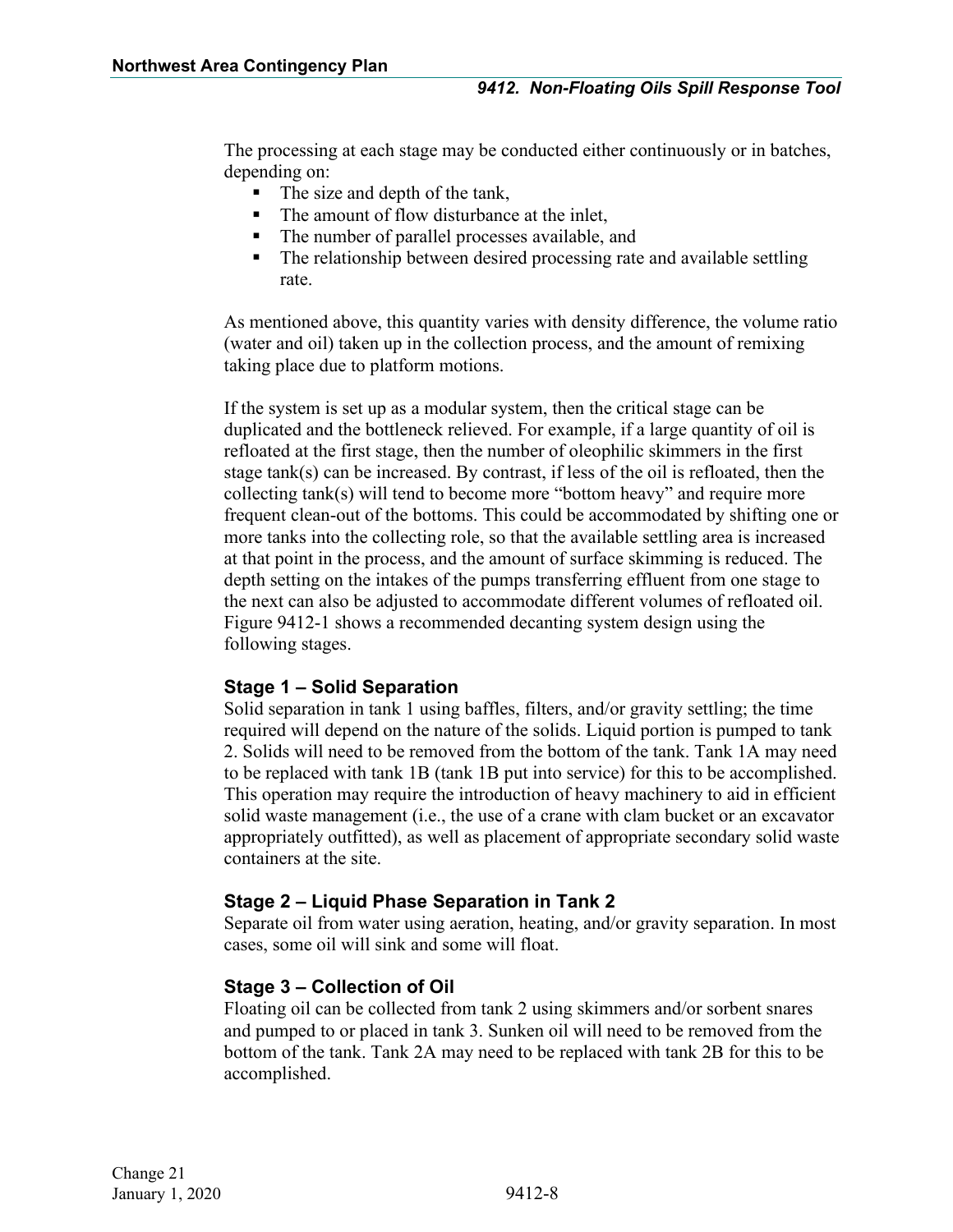#### **Stage 4 – Collection of Water**

Water (middle layer between floating and sunken oil needs to be pumped from tank 2 into tank 4.

#### **Stage 5 – Polishing of Water**

Water in tank 4 can be polished using filters or oil absorbent systems and returned to the environment. Typical filtration systems applied to oil spill decanting operations include sand and carbon filtration units, specialized bag/chamber filtration methodologies, and some custom designed filter devices that fit on the end of discharge hoses. In each case, the selection process for specifying the filter media should be based on compatibility with the type of oil that will be encountered. It is also important to ensure that the filter methodology selected allows for the required flow rate of the system as a whole, a decision factor that may require multiple banks of filters to ensure that a bottleneck condition does not occur at this final step in the process, resulting in shutting down operations to clear space in tanks ahead of the filtration process.

#### **Stage 6 – Disposal**

Disposal of oil, oiled debris, and decontaminated sand/sediments.

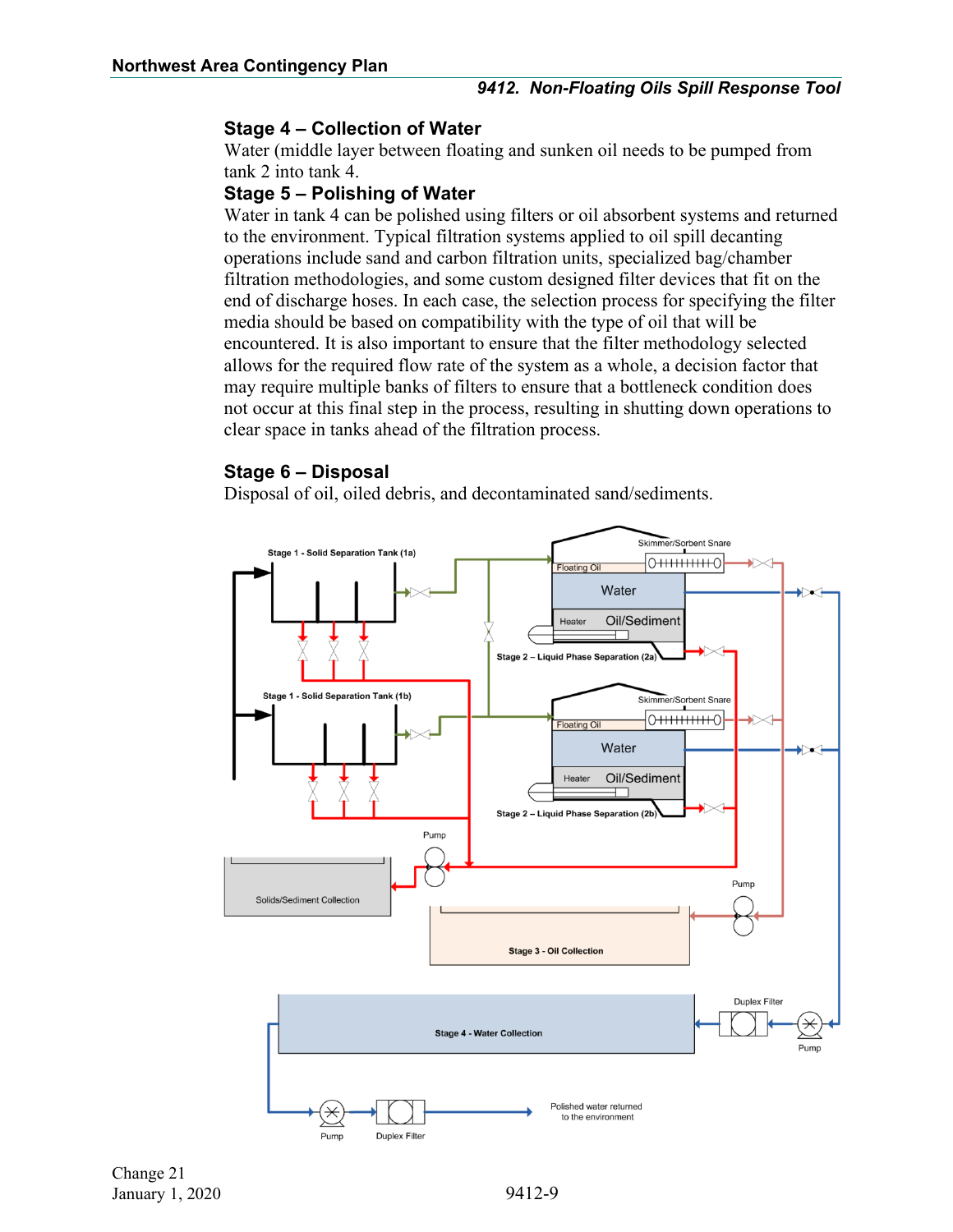#### **Figure 9412-1Recommended Decanting System**

Logistics and costs are reduced if the material can be stored/staged on land, compared with using barges for temporary storage and separation. Time can be of concern because oil that is still fluid can be re-mobilized by storm waves, increased river flow following heavy rains, or ship traffic.

#### <span id="page-11-1"></span><span id="page-11-0"></span>**9412.3 Environmental Considerations 9412.3.1 Introduction**

Non-floating oil spills pose a substantial threat to water-column, benthic, and aquatic resources, particularly where significant amounts of oil have accumulated on the substrate. Sunken oil recovery techniques have the potential to cause more damage than the original oiling. Consideration should be given to conducting a Net Environmental Benefit Analysis (NEBA) prior to recovery operations. However, unlike surface and shoreline cleanup situations, there is very little in the way of protocols and information sources to support NEBA for submerged and sunken oil. This is partially due to the relative infrequency of these spills and the small number of cases in which cleanup has been conducted.

Even though information to support the NEBA process for submerged and sunken oil is not as widespread as for surface spills, there are NEBA concepts that could be considered.

#### <span id="page-11-2"></span>**9412.3.2 Environmental Sensitivity Considerations for Water Column and Bottom**

Just as there are different shoreline types, each with different ecological values and degrees of difficulty in cleanup, so too are there different water column types and bottom types that should be considered when undertaking cleanup operations for submerged and sunken oil. Factors that should be considered include:

- Ecological Sensitivity Although each section of bottom will have unique characteristics, some generalizations can be made regarding the ecological sensitivity of bottom types similar to the classifications assigned to shoreline types. Bottom types will range from the most ecologically sensitive and important, such as submerged aquatic vegetation (seagrass beds, eelgrass beds, and kelp forests), to the less important such as rocky substrate, sand, and mud. Probably the least sensitive bottom types are sand and mud bottoms in areas that already suffer from pollution such as industrial areas. Note that the National Oceanic and Atmospheric Administration Environmental Sensitivity Index maps will generally delineate sensitive bottom habitats that are in shallower water adjacent to the shoreline. The Environmental Unit, National Oceanic and Atmospheric Administration Scientific Support Coordinator, and state resource trustees can provide information on bottom resources.
- Persistence of Oil on the Bottom The persistence of oil on the bottom depends on the permeability/porosity of substrate, the oil's density (buoyancy), and the adhesion properties of the oil. Persistence is also a function of bottom turbulence and currents. If the oil is in an ecologically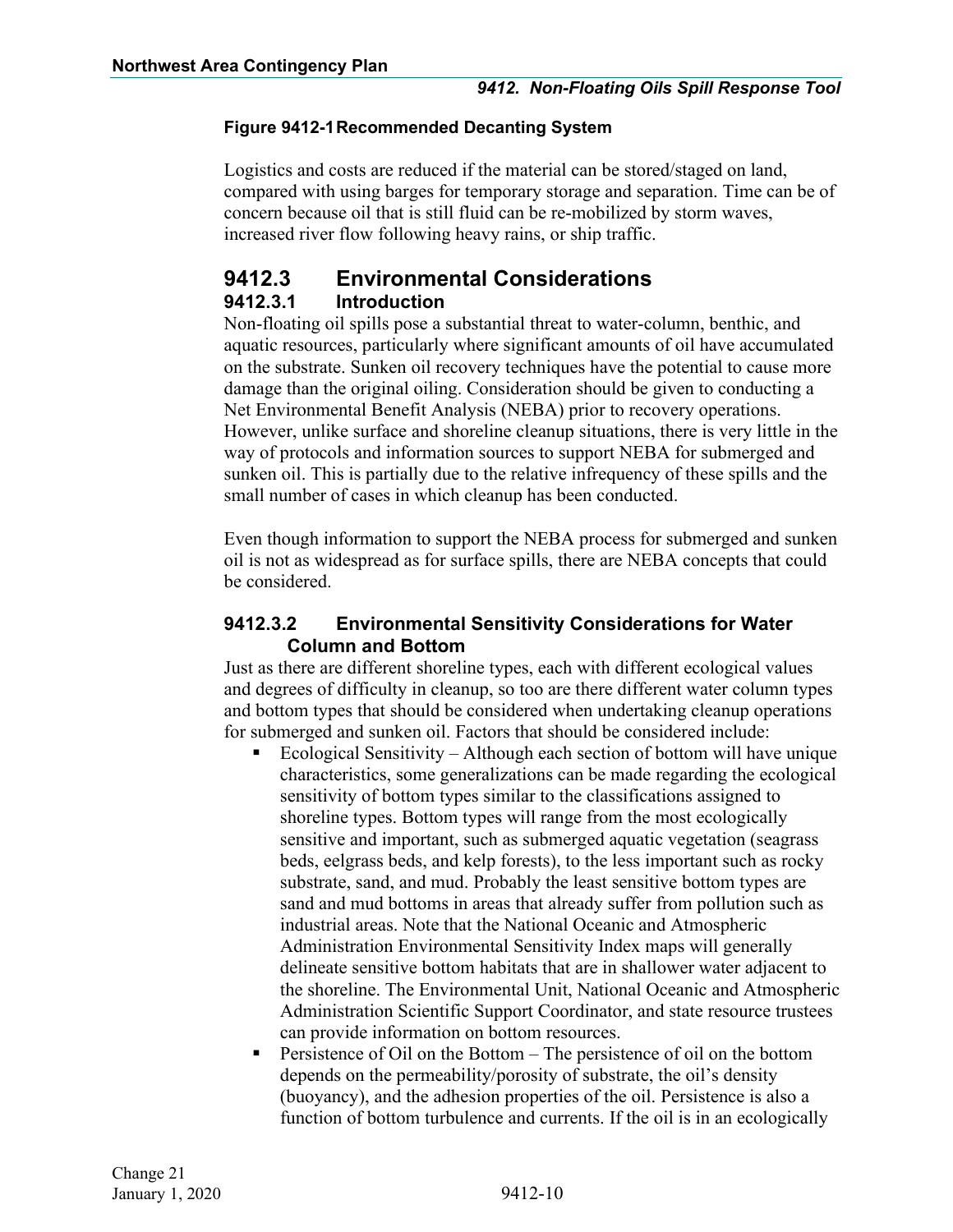sensitive area, the persistence of the oil warrants more timely removal action. If the oil is likely to remain in an area of little ecological significance, then removal actions can be more intrusive and pursued at a slower pace.

- Proximity of Sensitive Resources As with surface spills, it is important to consider the current location of the oil and environmental sensitivity, but also the sensitivity of locations where the oil might be transported.
- Geographic Response Plans are a good resource for information on sensitive natural, cultural, and biological resources.
- **Threatened and Endangered Species and their Designated Critical Habitats** – Marine mammals, birds and benthic invertebrate and fish communities may be directly disturbed by removal of oil from the bottom; they may be injured or disturbed by response vessels and equipment; and they may be contaminated if oil is re-suspended in the water column, and their food sources may be contaminated or reduced.
- Historic/Archeological Resources –There may be historic and archeological resources below the water that have not been located and charted, which may be uncovered and disturbed by cleanup operations. The State Historic Preservation Officer and local officials should be consulted before dredging or other intrusive cleanup operations are undertaken on the bottom in areas of historic interest, or if wrecks or other artifacts are known or encountered during the operation.
- Safety Hazards Safety hazards such as electrical cables, underwater pipelines, and unexploded ordinance should be indicated on navigation charts. Port authorities, the United States Army Corps of Engineers, and local utility companies can provide more detailed information on infrastructure on the bottom. Some areas of the bottom (e.g., Superfund sites) may have toxic contaminants present in the sediments which would best be left undisturbed. The United States Environmental Protection Agency and state and local environmental agencies should be consulted regarding the presence of these sites.

| <b>Fluatifiq Oil Opilis</b> |                                                                          |  |  |  |  |
|-----------------------------|--------------------------------------------------------------------------|--|--|--|--|
| <b>Resources</b>            | <b>Risks from Spills on Non-floating Oils Compared to Spills of</b>      |  |  |  |  |
| at Risk                     | <b>Floating Oils</b>                                                     |  |  |  |  |
| <b>Rocky Shores</b>         | Less oil is likely to be stranded, but oil that is stranded is usually   |  |  |  |  |
| $\left( -\right)$           | stickier and thicker                                                     |  |  |  |  |
| Beaches (-)                 | Viscous oils are less likely to penetrate porous sediments. Oil is often |  |  |  |  |
|                             | stranded as tar balls, which are easy to clean up on sand beaches.       |  |  |  |  |
|                             | Chronic recontamination is possible for months.                          |  |  |  |  |
| Wetlands and                | Less oil coats vegetation. Because the oil does not refloat with the     |  |  |  |  |
| Tidal Flats (-)             | rising tide, any oil stranded on the lower intertidal zone will remain,  |  |  |  |  |
|                             | thus increasing risk to biota. Cleanup of oil from these environments    |  |  |  |  |
|                             | is very difficult, and natural recovery takes longer.                    |  |  |  |  |
| <b>Water Surface</b>        | Less oil remains on the water surface. Oil tends to form fields of tar   |  |  |  |  |
| $\left( -\right)$           | balls. Potential for chronic impacts from refloated oil over time is     |  |  |  |  |
|                             | high.                                                                    |  |  |  |  |

#### **Table 9412-1 Resources at Risk Consideration for Floating vs Non-Floating Oil Spills**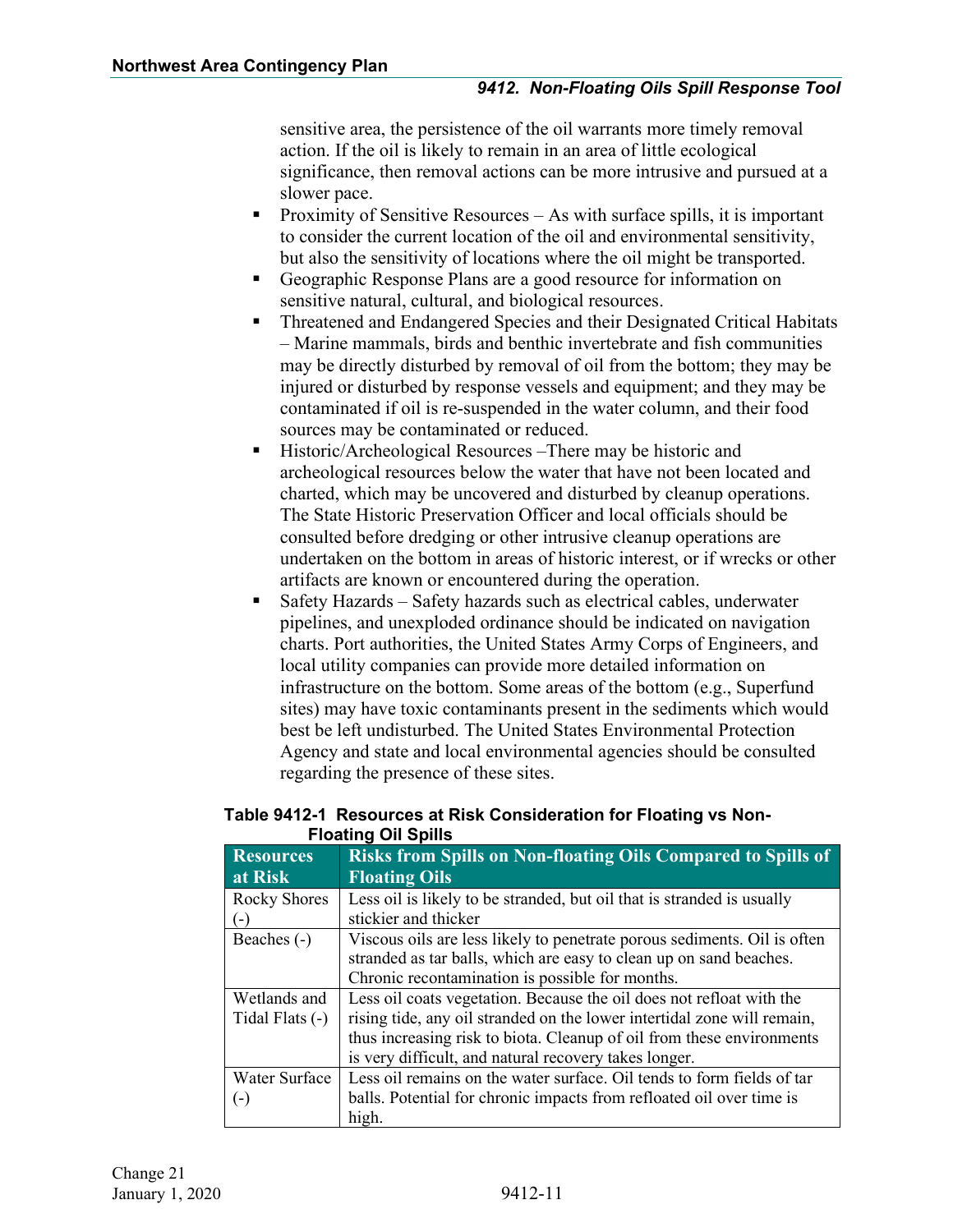| <b>Resources</b>                                                                               | Risks from Spills on Non-floating Oils Compared to Spills of                               |  |  |  |  |  |
|------------------------------------------------------------------------------------------------|--------------------------------------------------------------------------------------------|--|--|--|--|--|
| at Risk                                                                                        | <b>Floating Oils</b>                                                                       |  |  |  |  |  |
| Water                                                                                          | Oil can increase exposure as it mixes in the water column. Risks                           |  |  |  |  |  |
| Column $(+)$                                                                                   | increase if oil refloats after separation from sediments. When                             |  |  |  |  |  |
|                                                                                                | submerged, slow weathering of the more toxic components can be a                           |  |  |  |  |  |
|                                                                                                | chronic source of risk.                                                                    |  |  |  |  |  |
| Benthic                                                                                        | Risks are significantly increased for areas where heavy oils                               |  |  |  |  |  |
| Habitats (++)                                                                                  | accumulate on the bottom. Slow weathering rates further increase the                       |  |  |  |  |  |
|                                                                                                | risk of chronic exposures. Smothering and coating can be heavy.                            |  |  |  |  |  |
|                                                                                                | Bioavailability varies with oil and spill conditions.                                      |  |  |  |  |  |
| Birds (-)                                                                                      | Less oil remains on the water surface, so direct and acute impacts are                     |  |  |  |  |  |
|                                                                                                | lower. There is a high probability of chronic impacts from exposure to                     |  |  |  |  |  |
|                                                                                                | refloated oil and restranded tar balls on shores after storms.                             |  |  |  |  |  |
| Fish $(+)$                                                                                     | Risks are increased to all fish (including mid-water species),                             |  |  |  |  |  |
|                                                                                                | especially benthic or territorial fish, in areas where oil has                             |  |  |  |  |  |
|                                                                                                | accumulated on the bottom.                                                                 |  |  |  |  |  |
| Shellfish $(++)$                                                                               | Risks are increased to all shellfish, especially species that spend most                   |  |  |  |  |  |
|                                                                                                | of their time on the sediment surface (e.g., mussels, lobsters, crabs).                    |  |  |  |  |  |
|                                                                                                | Risk of chronic exposure from bulk oil, as well as the slow release of                     |  |  |  |  |  |
|                                                                                                | water-soluble polynuclear aromatic hydrocarbons, is high.                                  |  |  |  |  |  |
| Marine                                                                                         | Less oil remains on the water surface, and the potential for                               |  |  |  |  |  |
| Mammals (-)                                                                                    | contamination of marine mammals on shore is lower. Oil in the water                        |  |  |  |  |  |
|                                                                                                | column is not likely to have an impact on highly mobile species.                           |  |  |  |  |  |
|                                                                                                | Benthic feeders (such as gray whales) could be exposed from                                |  |  |  |  |  |
|                                                                                                | accumulations on the bottom, which would weather slowly.                                   |  |  |  |  |  |
| <b>Water Intakes</b>                                                                           | Oil mixed into the water column would pose serious risks to water                          |  |  |  |  |  |
| $(++)$                                                                                         | treatment facilities. Closures are likely to be longer.                                    |  |  |  |  |  |
| Fisheries $(+)$                                                                                | Risk of taint, whether real or perceived, to a fishery product reducing                    |  |  |  |  |  |
|                                                                                                | or eliminating it as a viable product, e.g. temporary disruption of the                    |  |  |  |  |  |
|                                                                                                | geoduck Asian market.                                                                      |  |  |  |  |  |
| Riparian                                                                                       | Oil that is stranded or is present on oiled debris that has been                           |  |  |  |  |  |
| Zones $(+)$                                                                                    | deposited on banks and islands can pose a risk to wildlife. The                            |  |  |  |  |  |
|                                                                                                | weathering timeline of persistent, heavier oils increases the risk of                      |  |  |  |  |  |
|                                                                                                | wildlife contact exposure to oil residue. Prolonged cleanup activities                     |  |  |  |  |  |
|                                                                                                | can increase erosion and habitat disturbance on river banks due to                         |  |  |  |  |  |
|                                                                                                | increased boat traffic and the presence of workers and equipment.                          |  |  |  |  |  |
| Note: (-) indicates a reduction in risk. (+) indicates an increase in risk. Actual risks for a |                                                                                            |  |  |  |  |  |
|                                                                                                | specific spill will be a function of the composition and properties of the spilled oil and |  |  |  |  |  |
| environmental conditions at the spill site.                                                    |                                                                                            |  |  |  |  |  |

#### <span id="page-13-0"></span>**9412.3.3 Generic Impacts from Various Containment and Recovery Cleanup Methods**

Just as with shoreline cleanup techniques, subsurface and bottom cleanup techniques and technologies have collateral environmental impacts that warrant consideration. NEBA weighs the positive environmental risks associated with leaving the oil and allowing for natural attenuation against the impacts associated with the available detection and recovery options.

The impact of generic detection and recovery techniques used to date is described below: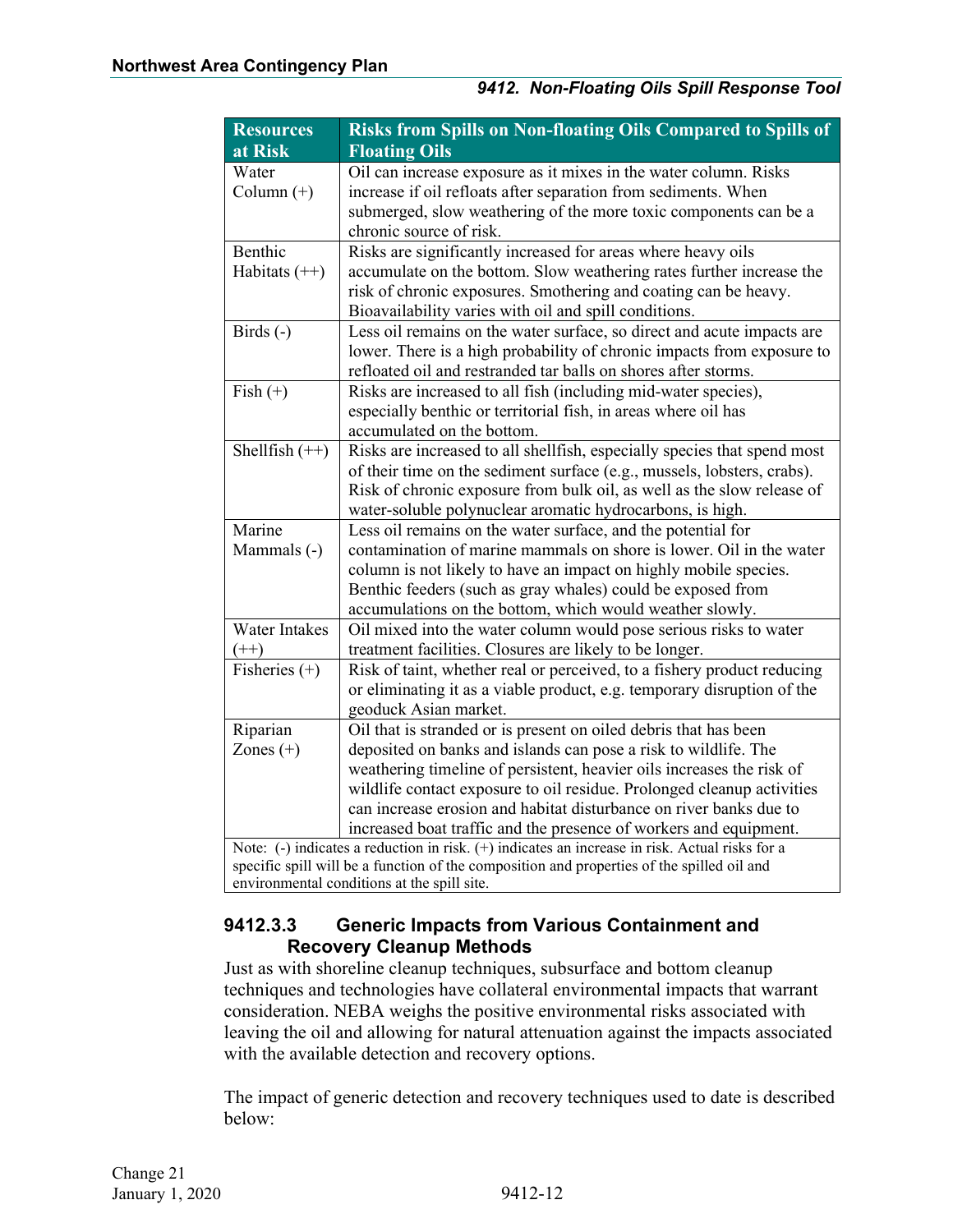- Manual Removal by Divers divers locate and remove smaller concentrations of oil using hand tools or sorbents. The technique is effective but slow and labor intensive. It is best used with limited quantities of oil in shallower water and in places where sensitive bottom resources are involved. Damage to the local environment is minimized as long as oil is accessible and visibility allows location of the oil patches or globs.
- Diver or Remotely Operated Vehicle Directed Bottom Vacuuming/Pumping – Oil is removed from the bottom using vacuum heads/pumping devices that are directed by divers or Remotely Operated Vehicle operated from the surface. Oil is removed, but significant quantities of water, bottom sediment, and marine organisms can be removed as well, with the amount depending on the precision with which the intake nozzle is manipulated. The level of environmental impact increases with the amount of sediment and marine organisms disturbed and/or removed.
- Bottom Nets and Trawls The damage associated with use of these devices to collect oil on or near the bottom can be serious, as they will disrupt or destroy bottom habitat and are likely to capture organisms that are less mobile and cannot escape.
- Dredging Mechanical dredging using dedicated vessels and equipment is the quickest and most thorough method of removing oil from the bottom, but also the most intrusive and environmentally damaging. It is typically used in removing large quantities of semi-solid petroleum products from bottom environments of limited ecological value (although it might be used selectively in a sensitive environment to quickly remove the oil before it is mobilized and spread to a wider area.
- Capping Capping involves covering the contaminated area with an impermeable layer of material to isolate it from the environment. It has been used as a remediation technique for contaminated sediments and dredge spoil in cases where removal is impractical or would only spread the contamination.
- $\blacksquare$  Monitored Natural Attenuation As with surface and shoreline cleanup operations, the "no action" alternative should always be considered, particularly when the impact of the oil appears minimal in relation to the habitat disruption and aquatic organism mortality associated with removal. No action leaves the removal of the oil to natural biodegradation on the bottom.

Additional techniques, including environmental clamshell, manual shovel pits, bottom sampling, agitation/refloat, enhanced passive sediment accumulation, should always be evaluated for the potential disturbance of bottom habitats as well as the resulting increased turbidity associated with sediment re-mobilization and the potential impact to the water column downstream and to downstream locations.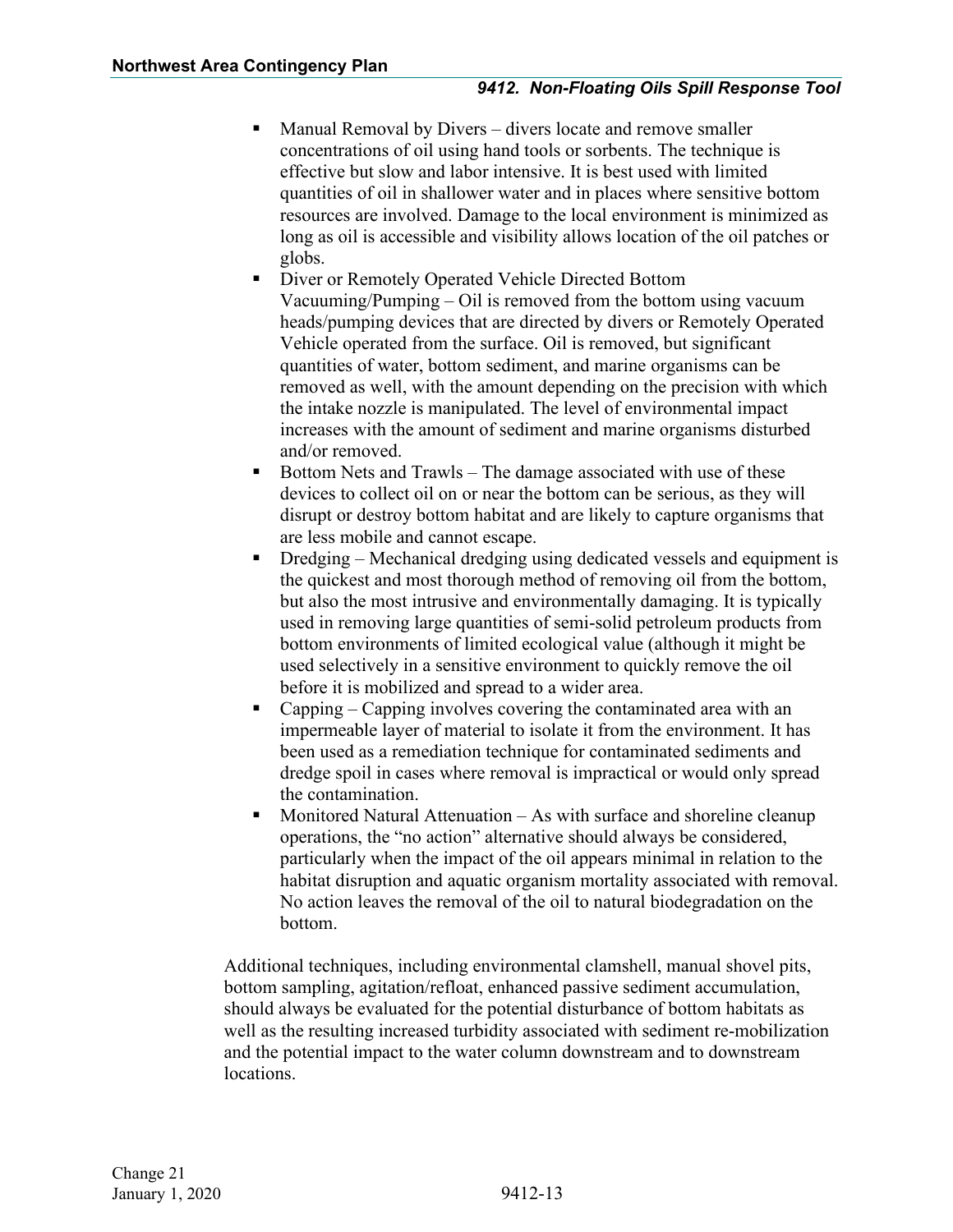Generally, less intrusive techniques (e.g., manual collection by divers and diverdirected vacuuming) are better suited to sensitive environments unless urgent removal is the overriding consideration.

#### <span id="page-15-0"></span>**9412.3.4 Net Environmental Benefit Analysis Process for Sunken Oils**

Table 9412-3 shows some of the decision factors and tradeoffs involved in the NEBA process for sunken oils. The variety of situations encountered in sunken oil spills, the limited information on bottom configuration and habitat, and the lack of experience and information on the effectiveness and impacts of cleanup techniques preclude straightforward and prescriptive protocols for making quantitative net environmental benefit determinations. However, there are strategic decisions that can be defined and decision factors that can be identified. These strategic decisions include the speed with which the oil must be removed, the amount of damage to the environment that can be accepted with rapid removal, and the longer-term environmental impact that can be tolerated by delaying recovery or leaving the oil in the environment.

Potential exposure pathways to be considered include:

- Aqueous Exposure: Inhalation/ingestion of whole oil droplets, dissolved components, or suspended particulates in the water column.
- Sediment Exposure: Exposure to globules or residual oil in sediments.
- Physical Trauma: Trampling, mechanical impact from equipment, impacts from removal.
- Physical Oiling/Smothering: Direct contact with oil/oil residues.
- Indirect: Food web, ingestion of contaminated food, increased water column turbidity, increased noise, impacts associated with boat traffic, sediment smothering, bank erosion, loss/displacement of prey.

| <b>Decision</b>   | <b>Factors Involved</b>               | <b>Tradeoffs</b>           |
|-------------------|---------------------------------------|----------------------------|
| Urgency of        | Amount of oil spilled<br>■            | More rapid but intrusive   |
| $Cleanup$ – How   | Possibility of re-suspension and<br>п | cleanup options such as    |
| quickly must the  | transport                             | vacuuming and dredging     |
| submerged/sunken  | Sensitivity of the surrounding<br>٠   | will likely disrupt and/or |
| oil be removed    | area                                  | destroy the habitat and    |
| from the          |                                       | organisms in the           |
| environment?      |                                       | immediate vicinity of the  |
|                   |                                       | oil, but may prevent       |
|                   |                                       | subsequent damage to       |
|                   |                                       | adjacent habitat and       |
|                   |                                       | resources that may be      |
|                   |                                       | even more sensitive.       |
| Acceptable Impact | Amount and type of oil involved<br>п  | Often the tradeoff         |
| for Short-Term    | (small amounts of heavy, semi-        | involves choosing the      |
| Removal - What is | solid oil are easier to remove        | most expeditious and       |
| the level of      | than large amounts of liquid,         | effective technique that   |
| environmental     | neutrally buoyant oil)                | the bottom habitat can     |

#### **Table 9412-3 Decision Factors and Tradeoffs in the Net Environmental Benefit Analysis Process**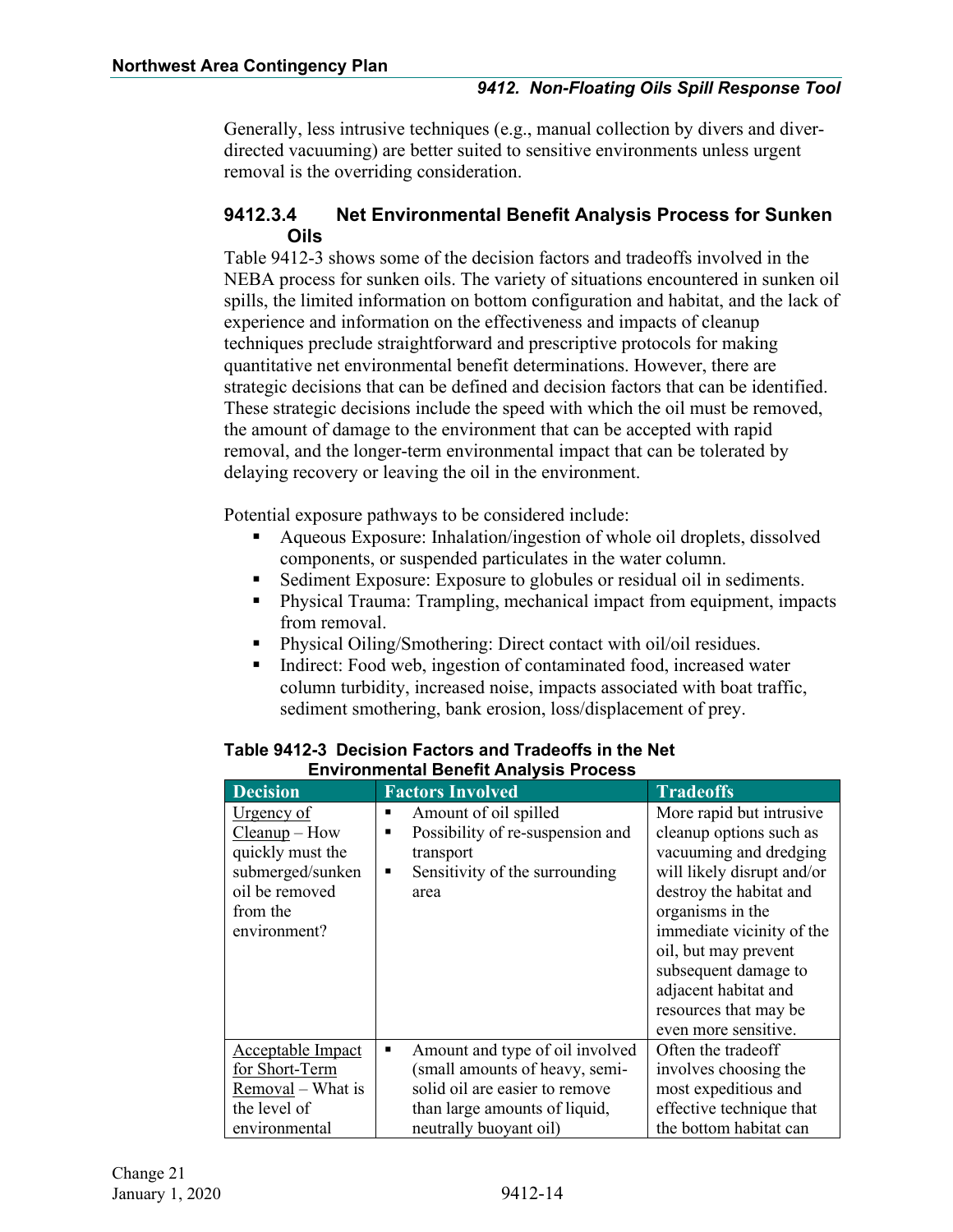| <b>Decision</b>          | <b>Factors Involved</b>               | <b>Tradeoffs</b>          |
|--------------------------|---------------------------------------|---------------------------|
| impact that can be       | Intrusiveness of the technique        | tolerate. A coral reef    |
| accepted in              | (e.g., selective removal of larger    | may require manual        |
| effectively and          | concentrations by divers vs.          | removal by divers or      |
| expeditiously            | complete removal by dredging)         | careful diver-directed    |
| removing the oil         | Sensitivity of the environment<br>٠   | vacuuming. A mud          |
| from the bottom?         | (susceptibility to collateral         | bottom in an industrial   |
|                          | damage by removal technique)          | port area may easily      |
|                          |                                       | tolerate dredging.        |
| <b>Acceptable Impact</b> | Amount of oil<br>■                    | The tradeoff here is      |
| of Delayed               | The persistence and toxicity of<br>п  | balancing the damage      |
| Removal or No            | the oil in the environment            | prevented in the short-   |
| $Action - Is it more$    | The sensitivity of habitats and<br>п  | term by foregoing         |
| environmentally          | organisms that may be impacted        | intrusive cleanup options |
| beneficial in the        | by the oil over time                  | against the longer-term   |
| long run to employ       | Long-term transport and fate of<br>٠  | impact of leaving the oil |
| a less damaging          | the oil is important                  | in the environment.       |
| cleanup technique        | Whether the habitat is likely to<br>■ |                           |
| or simply leave the      | be repopulated by organisms           |                           |
| oil for natural          | from adjacent areas                   |                           |
| biodegradation?          |                                       |                           |

Consider the no action alternative: if sinking oil impacts sensitive subsurface habitats such as eelgrass beds, kelp beds, or shellfish beds, careful evaluation must be done prior to implementing response strategies such as dragging sorbent equipment over the sea or river bottom or extensive dredging.

The discussion of possible negative impacts from proposed response techniques should be coordinated by the Environmental Unit in consultation with appropriate trustee agencies; state and local organizations also need to be consulted for any underwater sensitive or archeological sites. Each spill will be different, and the Unified Command will need to determine whether to initiate recovery actions and what techniques to use.

An assessment of the proposed detection and recovery technique effects on wildlife and the bottom environment should be considered on a case-by-case basis. Additionally, use of sonar or laser may be limited by the presence of marine mammals or other endangered species.

#### <span id="page-16-0"></span>**9412.4 Permits**

Refer to Section 9401, "Northwest Area Contingency Plan Permit Summary Table" for a list of state, federal, and local applicable permits that may be applicable to submerged oil responses.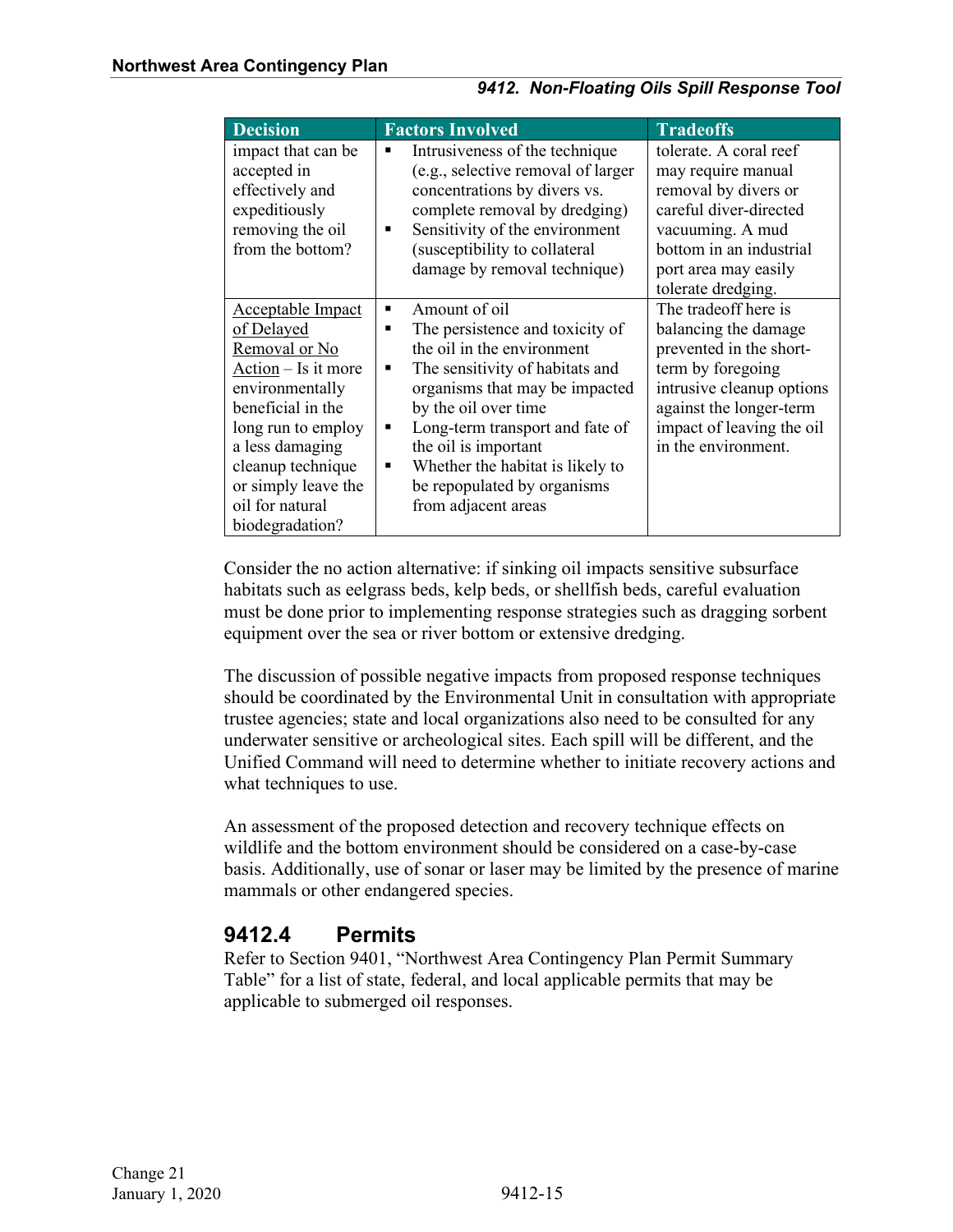### <span id="page-17-0"></span>**9412.A Attachment A**

#### <span id="page-17-1"></span>**9412.A1 Initial Assessment**

Once a spill occurs involving heavy oils or oils that may weather and sink, responders must assess the situation and gather as much of the following information as possible to determine the best response methods.

- 1) Oil spill characteristics
	- a) Type of receiving water body (salt, fresh, brackish)
	- b) Type(s) of oil spilled, including specific gravity and viscosity. Examples oi oils that may weather and sink include:
		- i) Slurry oils
		- ii) Heavy fuel and crude oils
		- iii) Bunker intermediate fuel oils
		- iv) Residual fuel oils
		- v) Heavy crude oils
		- vi) Synthetic fuels
		- vii)Diluted bitumen
		- viii) Carbon black
	- c) Volume of oil spilled
	- d) Located of spill, including distance from port
	- e) Area of potential spill impacts
	- f) Time of spill to determine how long the oil may have been in the environment
- 2) Water environment
	- a) Depth
	- b) Temperature
	- c) Visibility
	- d) Current surface and at depth
	- e) Bottom types
	- f) Bathymetry
	- g) Debris
	- h) Sediment load/turbidity of water
	- i) Waves
- 3) Other environmental considerations
	- a) Weather conditions
- 4) Response methods available
	- a) Detection related to visibility/bottom type/debris
	- b) Delivery method related to topography/depth/visibility/environment
	- c) Recovery method related to a specific location and environmental conditions characteristics of the oil, availability of equipment, and logistical support for the cleanup
	- d) Decanting/polishing/storage related to distance from port/debris/bottom type/weather effects
- 5) Logistics
	- a) Equipment requirements
		- i) Shoreside staging
		- ii) On-water staging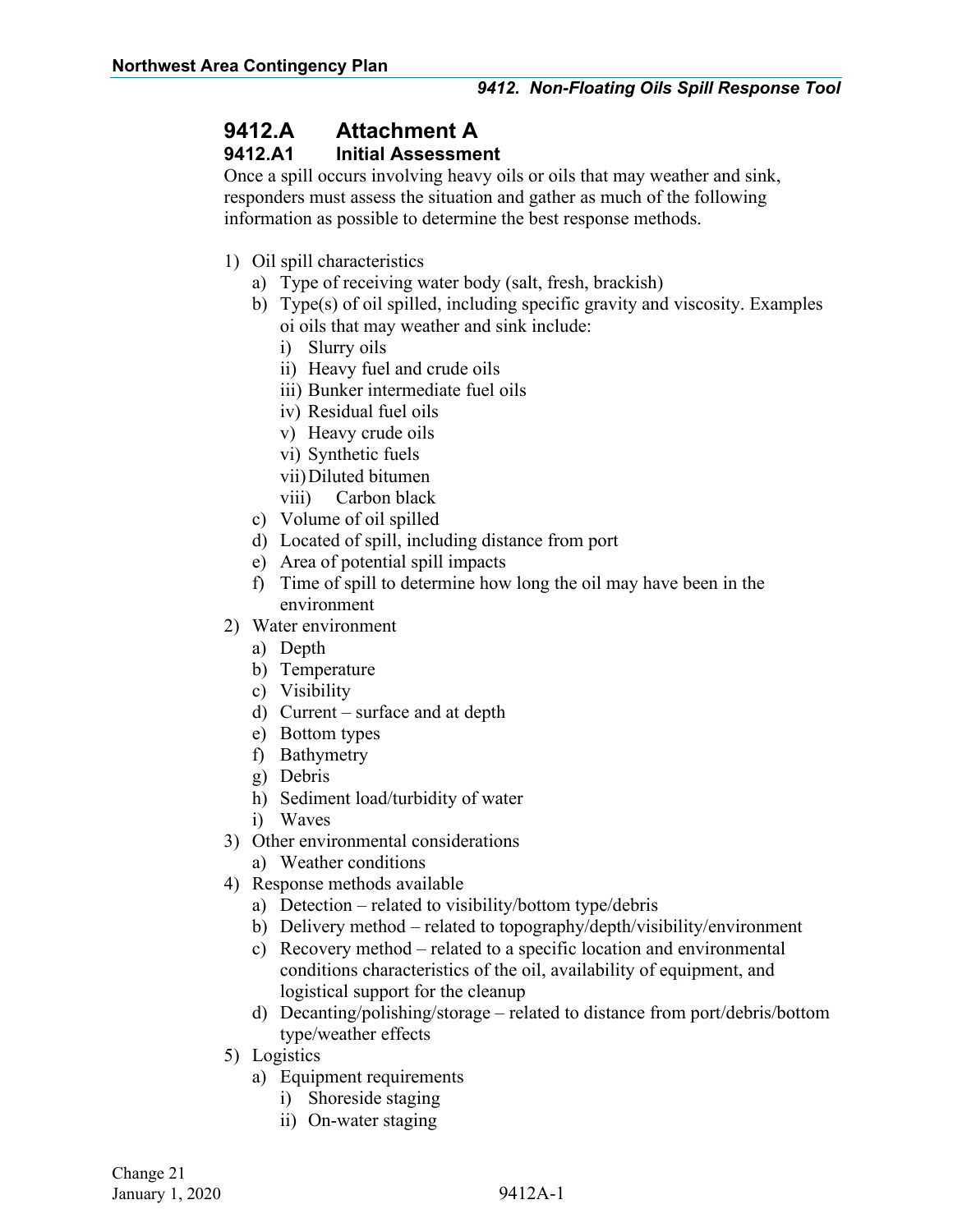- b) Equipment availability
	- i) Government equipment available
	- ii) Primary response contractor equipment available
	- iii) Salvage equipment available
	- iv) Availability of other private assets that are not dedicated to oil spill response
	- v) Backup equipment/spares availability
- c) Time to mobilize equipment on site
- d) Transit time personnel and equipment
- e) Availability of skilled operators/workers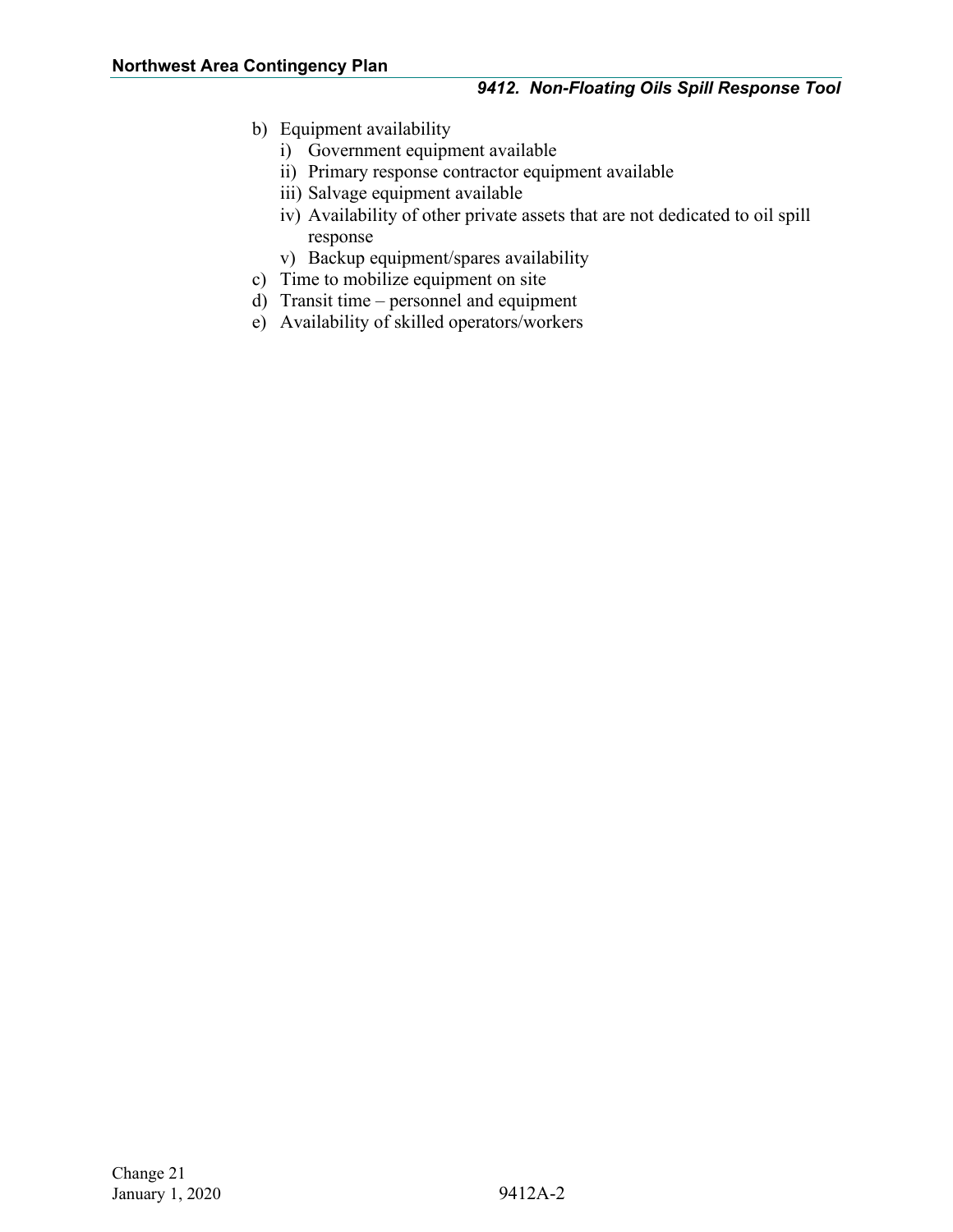#### <span id="page-19-0"></span>**9412.A2 Attachment A: Non-Floating Oils Response Documentation of Considerations Form**

This form is intended to be used as a tool to document incident specific information regarding response options for non-floating oil. The significance of the information below and how it impacts response options can be found in Section 9412.

#### **Oil Spill Characteristics**

| Volume of oil spilled _________gallons                                                                                                                                                                                                                                                                                                                                                                                                                                                                                                                                                        |
|-----------------------------------------------------------------------------------------------------------------------------------------------------------------------------------------------------------------------------------------------------------------------------------------------------------------------------------------------------------------------------------------------------------------------------------------------------------------------------------------------------------------------------------------------------------------------------------------------|
| Time of release : 24-hour Source is secured or still leaking Leak                                                                                                                                                                                                                                                                                                                                                                                                                                                                                                                             |
| $\bf API \underline{\color{red}{\bf \color{green}{\bf \color{green}{\bf \color{green}{\bf \color{green}{\bf \color{green}{\bf \color{green}{\bf \color{green}{\bf \color{green}{\bf \color{green}{\bf \color{green}{\bf \color{green}{\bf \color{green}{\bf \color{green}{\bf \color{green}{\bf \color{green}{\bf \color{green}{\bf \color{green}{\bf \color{green}{\bf \color{green}{\bf \color{green}{\bf \color{green}{\bf \color{green}{\bf \color{green}{\bf \color{green}{\bf \color{green}{\bf \color{green}{\bf \color{green}{\bf \color{green}{\bf \color{green}{\bf \color{green}{$ |
| Viscosity entistokes = $1mm^2.S^{-1}$                                                                                                                                                                                                                                                                                                                                                                                                                                                                                                                                                         |
| Density at 150 C _____________g/ml                                                                                                                                                                                                                                                                                                                                                                                                                                                                                                                                                            |
| Location of spill, Latitude ____________ degrees, Longitude -<br>______________degrees                                                                                                                                                                                                                                                                                                                                                                                                                                                                                                        |
| Distance from port ________________ nautical miles                                                                                                                                                                                                                                                                                                                                                                                                                                                                                                                                            |
| Water body of potential spill                                                                                                                                                                                                                                                                                                                                                                                                                                                                                                                                                                 |
| Type of receiving water body (salt_fresh_brackish_)                                                                                                                                                                                                                                                                                                                                                                                                                                                                                                                                           |
|                                                                                                                                                                                                                                                                                                                                                                                                                                                                                                                                                                                               |
| Max depth of basin Ft/meters/fathoms                                                                                                                                                                                                                                                                                                                                                                                                                                                                                                                                                          |
|                                                                                                                                                                                                                                                                                                                                                                                                                                                                                                                                                                                               |
| Sediment load/turbidity of water Low Med. High                                                                                                                                                                                                                                                                                                                                                                                                                                                                                                                                                |
| Surface current max speed _ kts Flow direction                                                                                                                                                                                                                                                                                                                                                                                                                                                                                                                                                |
| Bottom current max speed_kts_Flow direction                                                                                                                                                                                                                                                                                                                                                                                                                                                                                                                                                   |
| Bottom type Rock___ Boulders,___ Gravel,__ Sand___ Mud__ Clay__ Other                                                                                                                                                                                                                                                                                                                                                                                                                                                                                                                         |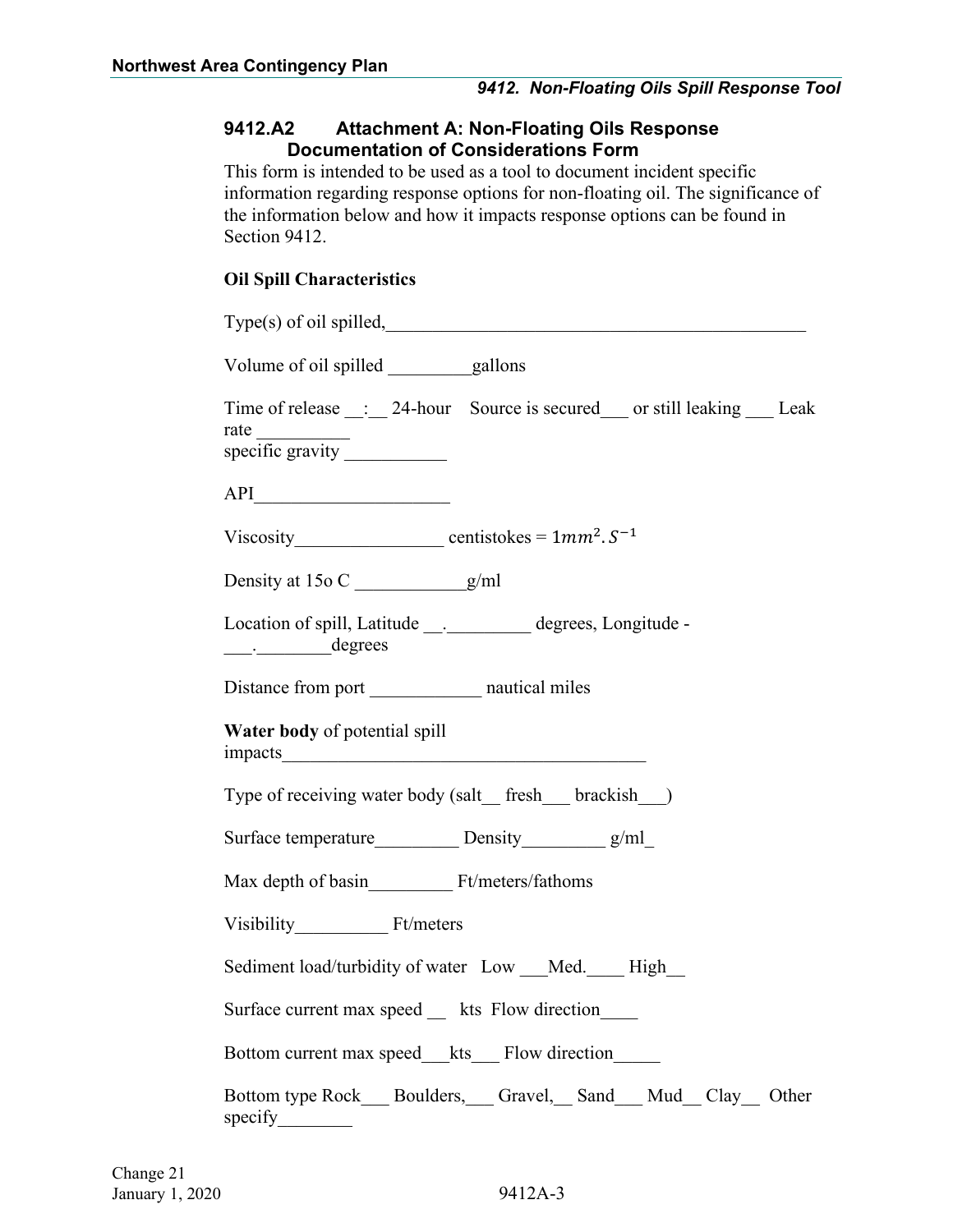#### *9412. Non-Floating Oils Spill Response Tool*

| Bottom slope Steep____ Moderate___ Gradual ___ Flat__<br>Benthic-submerged aquatic vegetation_shellfish bed_ Other<br>specify<br>Sensitivity of bottom community Low ____ Med. ____ High |  |  |  |  |  |
|------------------------------------------------------------------------------------------------------------------------------------------------------------------------------------------|--|--|--|--|--|
| Debris that will likely be recovered with sunken oil _Type _____Size____                                                                                                                 |  |  |  |  |  |
| <b>Other Environmental Considerations</b>                                                                                                                                                |  |  |  |  |  |
| Weather conditions – Wind speed kts, Wind direction                                                                                                                                      |  |  |  |  |  |
| Air Temp-Expected high Low                                                                                                                                                               |  |  |  |  |  |
| Wave height_ft. Wave direction____                                                                                                                                                       |  |  |  |  |  |
| Skies, Clear_____ Partially overcast_____ Fully overcast_____                                                                                                                            |  |  |  |  |  |
| <b>Describe the response Methods Available</b><br>For detection – related to visibility/bottom type/debris                                                                               |  |  |  |  |  |
|                                                                                                                                                                                          |  |  |  |  |  |
|                                                                                                                                                                                          |  |  |  |  |  |
| For recovery method- related to a specific location and environmental<br>conditions, characteristics of the oil, availability of equipment, and logistical<br>support for the            |  |  |  |  |  |
|                                                                                                                                                                                          |  |  |  |  |  |
| For decanting/polishing/storage – related to distance from port/debris/bottom<br>type/weather<br>effects                                                                                 |  |  |  |  |  |
|                                                                                                                                                                                          |  |  |  |  |  |
|                                                                                                                                                                                          |  |  |  |  |  |
|                                                                                                                                                                                          |  |  |  |  |  |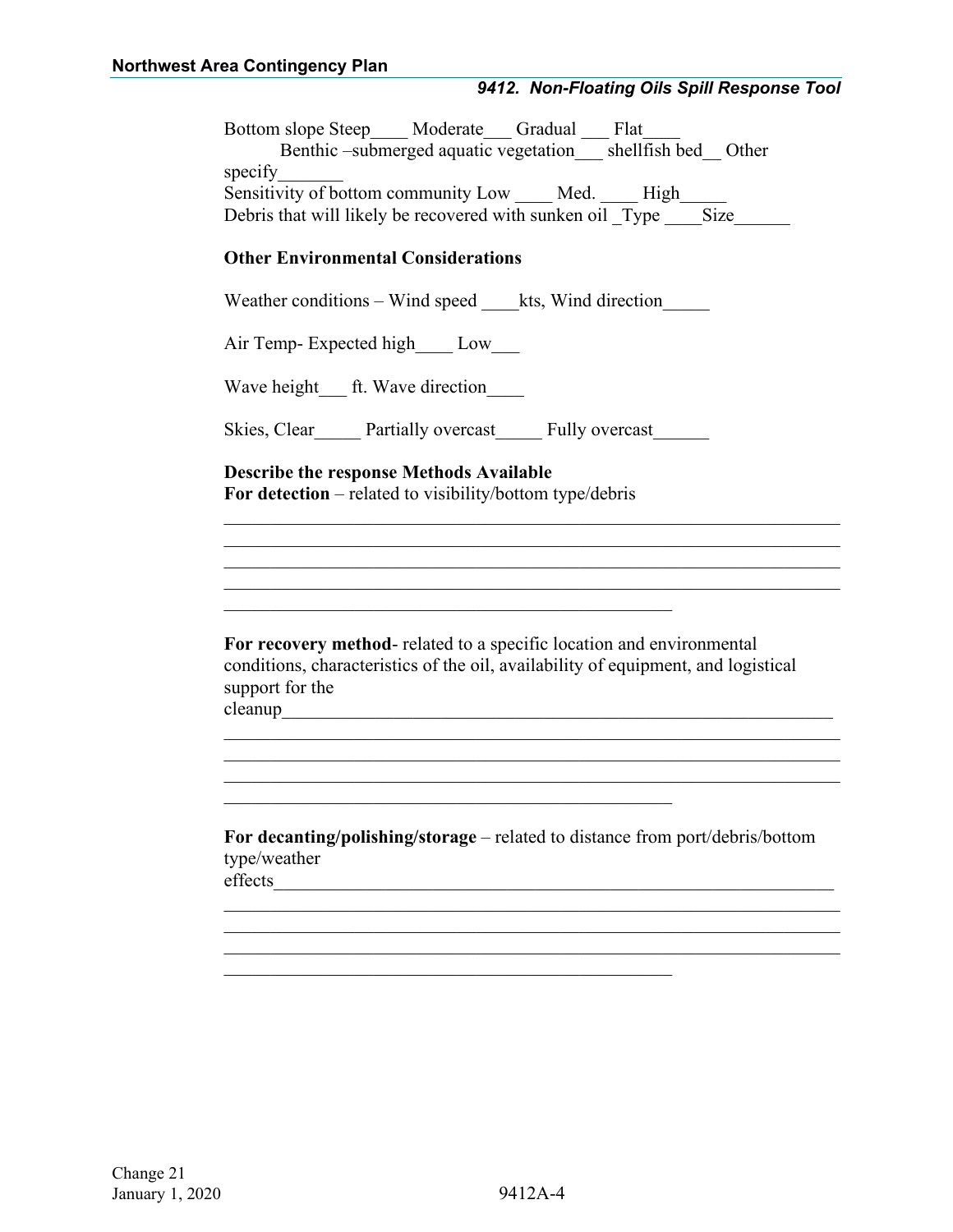#### *9412. Non-Floating Oils Spill Response Tool*

**Logistics –** Describe the logistic of fielding the response including the equipment requirements, shoreside and on-water staging, equipment availability, backup equipment/spares availability, time to mobilize equipment and personnel on site, availability of skilled/trained operators/workers.

 $\mathcal{L}_\text{G}$ 

 $\mathcal{L}_\text{G}$ 

 $\mathcal{L}_\text{G}$  , and the set of the set of the set of the set of the set of the set of the set of the set of the set of the set of the set of the set of the set of the set of the set of the set of the set of the set of the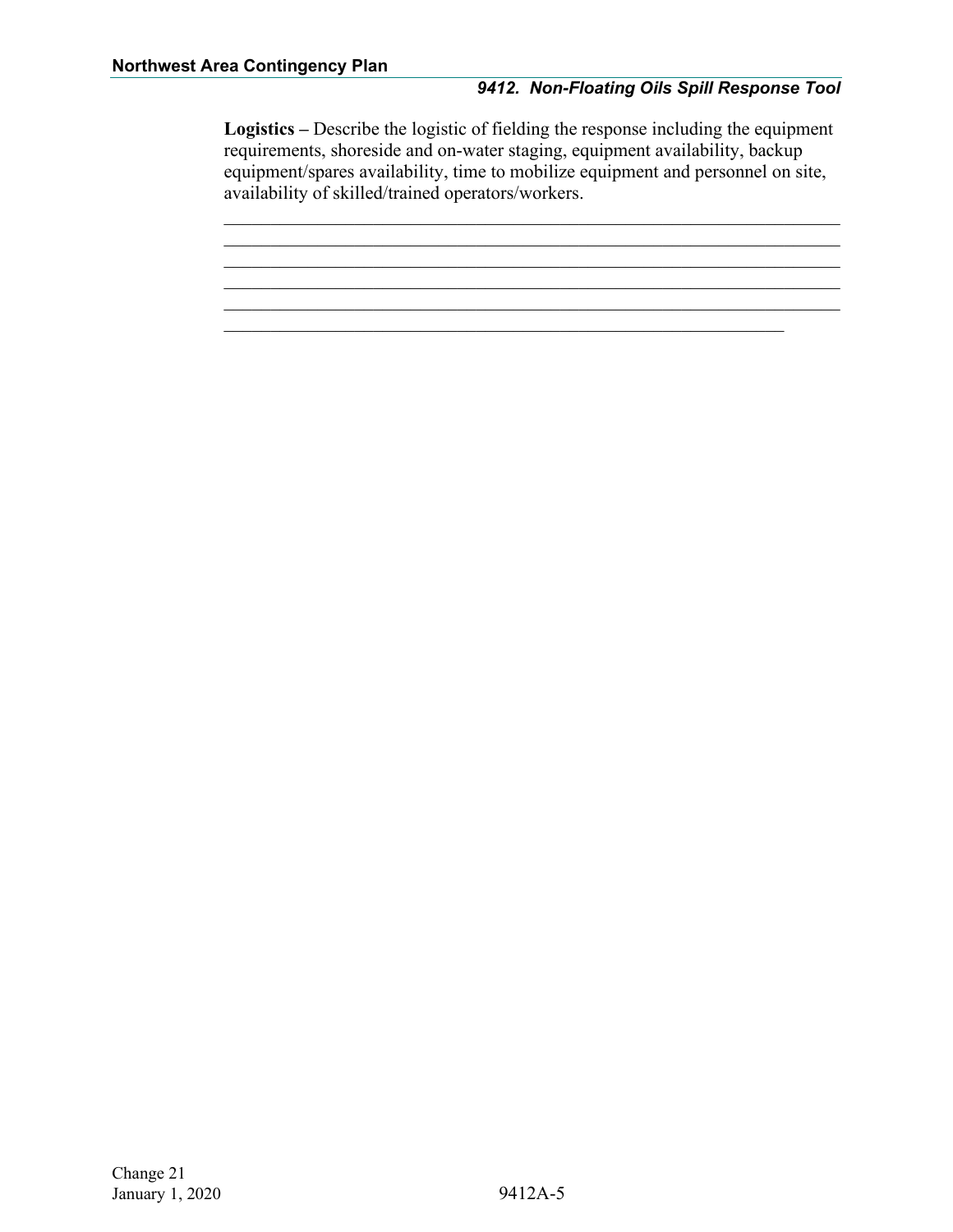### <span id="page-22-0"></span>**9412.B Attachment B**

#### <span id="page-22-1"></span>**9412.B1 Example ICS-234 Work Analysis Matrix. Non-Floating Oil Contain and Recover Spilled Material – Non-floating Oil Detection (Operational)**

|                  |                                 |       |                       | <b>WORK ANALYSIS</b>                                                                                                                                                                                                                 |
|------------------|---------------------------------|-------|-----------------------|--------------------------------------------------------------------------------------------------------------------------------------------------------------------------------------------------------------------------------------|
|                  |                                 |       |                       | <b>MATRIX</b>                                                                                                                                                                                                                        |
|                  |                                 |       |                       | <b>ICS 234-CG</b>                                                                                                                                                                                                                    |
| 1. Incident Name |                                 |       | 2. Operational Period |                                                                                                                                                                                                                                      |
|                  |                                 | From: |                       | To:                                                                                                                                                                                                                                  |
| 3. Operation's   | 4. Strategies                   |       |                       | 5. Tactics/Work Assignments                                                                                                                                                                                                          |
| Objectives       | <b>HOW</b>                      |       |                       | WHO, WHAT, WHERE, WHEN                                                                                                                                                                                                               |
| <b>DESIRED</b>   |                                 |       |                       |                                                                                                                                                                                                                                      |
| <b>OUTCOME</b>   |                                 |       |                       |                                                                                                                                                                                                                                      |
|                  | Use Sonar                       |       | Strategy              |                                                                                                                                                                                                                                      |
| Contain and      | Systems                         |       |                       |                                                                                                                                                                                                                                      |
| Recover Spilled  |                                 |       |                       |                                                                                                                                                                                                                                      |
| Material - Non-  | Examples include                |       |                       |                                                                                                                                                                                                                                      |
| floating Oil     | side scan sonar,                |       |                       |                                                                                                                                                                                                                                      |
| Detection        | multi-beam echo                 |       | Where                 | <u> 1989 - Johann Barbara, martxa amerikan personal (h. 1989).</u>                                                                                                                                                                   |
| (Operational)    | sounder, sub                    |       |                       |                                                                                                                                                                                                                                      |
|                  | bottom profiler,                |       |                       | When <u>the contract of the state of the state of the state of the state of the state of the state of the state of the state of the state of the state of the state of the state of the state of the state of the state of the s</u> |
|                  | and 3D scanning                 |       |                       |                                                                                                                                                                                                                                      |
|                  | sonar.                          |       |                       |                                                                                                                                                                                                                                      |
|                  |                                 |       | Strategy              |                                                                                                                                                                                                                                      |
|                  | Underwater                      |       |                       |                                                                                                                                                                                                                                      |
|                  | Visualization                   |       |                       |                                                                                                                                                                                                                                      |
|                  | Systems                         |       |                       |                                                                                                                                                                                                                                      |
|                  | including                       |       |                       |                                                                                                                                                                                                                                      |
|                  | cameras and                     |       |                       |                                                                                                                                                                                                                                      |
|                  | video                           |       |                       |                                                                                                                                                                                                                                      |
|                  |                                 |       |                       |                                                                                                                                                                                                                                      |
|                  | Examples include<br>camera with |       |                       | When                                                                                                                                                                                                                                 |
|                  | resolutions of                  |       | Equipment             |                                                                                                                                                                                                                                      |
|                  | greater than 15                 |       |                       |                                                                                                                                                                                                                                      |
|                  | megapixels,                     |       |                       |                                                                                                                                                                                                                                      |
|                  | sediment profile                |       |                       |                                                                                                                                                                                                                                      |
|                  | camera and                      |       |                       |                                                                                                                                                                                                                                      |
|                  | acoustic cameras.               |       |                       |                                                                                                                                                                                                                                      |
|                  |                                 |       | Strategy              |                                                                                                                                                                                                                                      |
|                  | Diver                           |       |                       |                                                                                                                                                                                                                                      |
|                  | Observations                    |       | Who                   |                                                                                                                                                                                                                                      |
|                  | API technical                   |       | What                  |                                                                                                                                                                                                                                      |
|                  |                                 |       |                       |                                                                                                                                                                                                                                      |
|                  | report on sunken                |       |                       |                                                                                                                                                                                                                                      |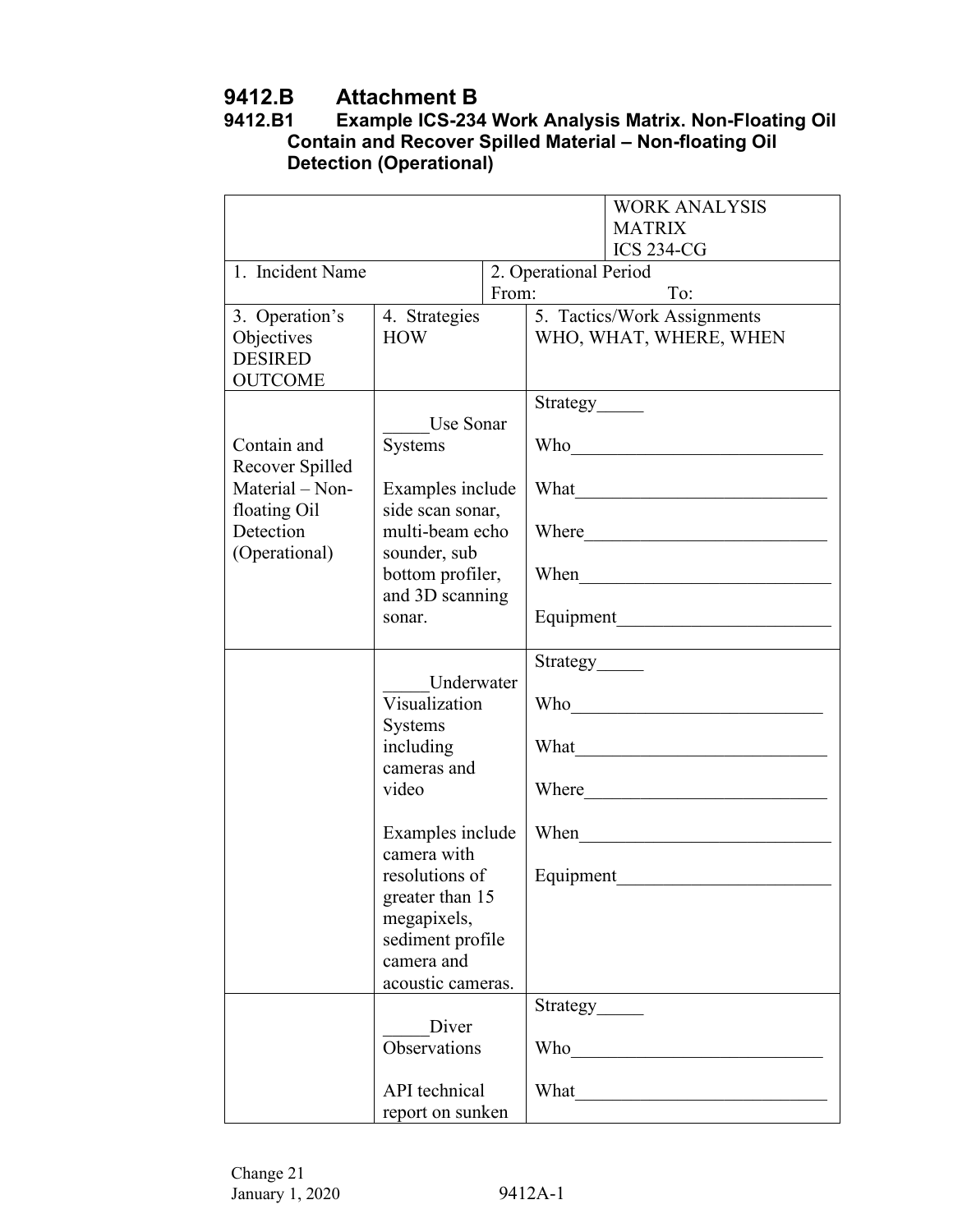|                                                                               |                                                                                                                                                                                                                                  |       |                                           | <b>WORK ANALYSIS</b><br><b>MATRIX</b><br><b>ICS 234-CG</b>   |
|-------------------------------------------------------------------------------|----------------------------------------------------------------------------------------------------------------------------------------------------------------------------------------------------------------------------------|-------|-------------------------------------------|--------------------------------------------------------------|
| 1. Incident Name                                                              |                                                                                                                                                                                                                                  |       | 2. Operational Period                     |                                                              |
| 3. Operation's<br>4. Strategies<br>Objectives<br><b>HOW</b><br><b>DESIRED</b> |                                                                                                                                                                                                                                  | From: |                                           | To:<br>5. Tactics/Work Assignments<br>WHO, WHAT, WHERE, WHEN |
| <b>OUTCOME</b>                                                                | oil detection and<br>recovery,<br>specifically<br>section 6.0,<br>entitled "Diving<br>in Contaminated<br>water."<br>Capabilities such<br>as: surface<br>supplied, mixed<br>gas, saturation<br>systems, one-<br>atmosphere suites |       | Where<br>When<br>Equipment                |                                                              |
|                                                                               | or submersibles.<br>Towed or<br>Stationary<br>Sorbents<br>Sorbents attached<br>to chains that are<br>dragged on the<br>bottom and<br>sorbents<br>suspended in the<br>water column or<br>places in cages.                         |       | Who<br>What<br>Where<br>When<br>Equipment |                                                              |
| 6. Prepared by:<br>(Operations<br>Section Chief)                              | 7. Date/Time:                                                                                                                                                                                                                    |       |                                           |                                                              |
|                                                                               |                                                                                                                                                                                                                                  |       |                                           |                                                              |

WORK ANALYSIS MATRIX Page  $1$  of  $2$  ICS 234-CG (Rev 11/12)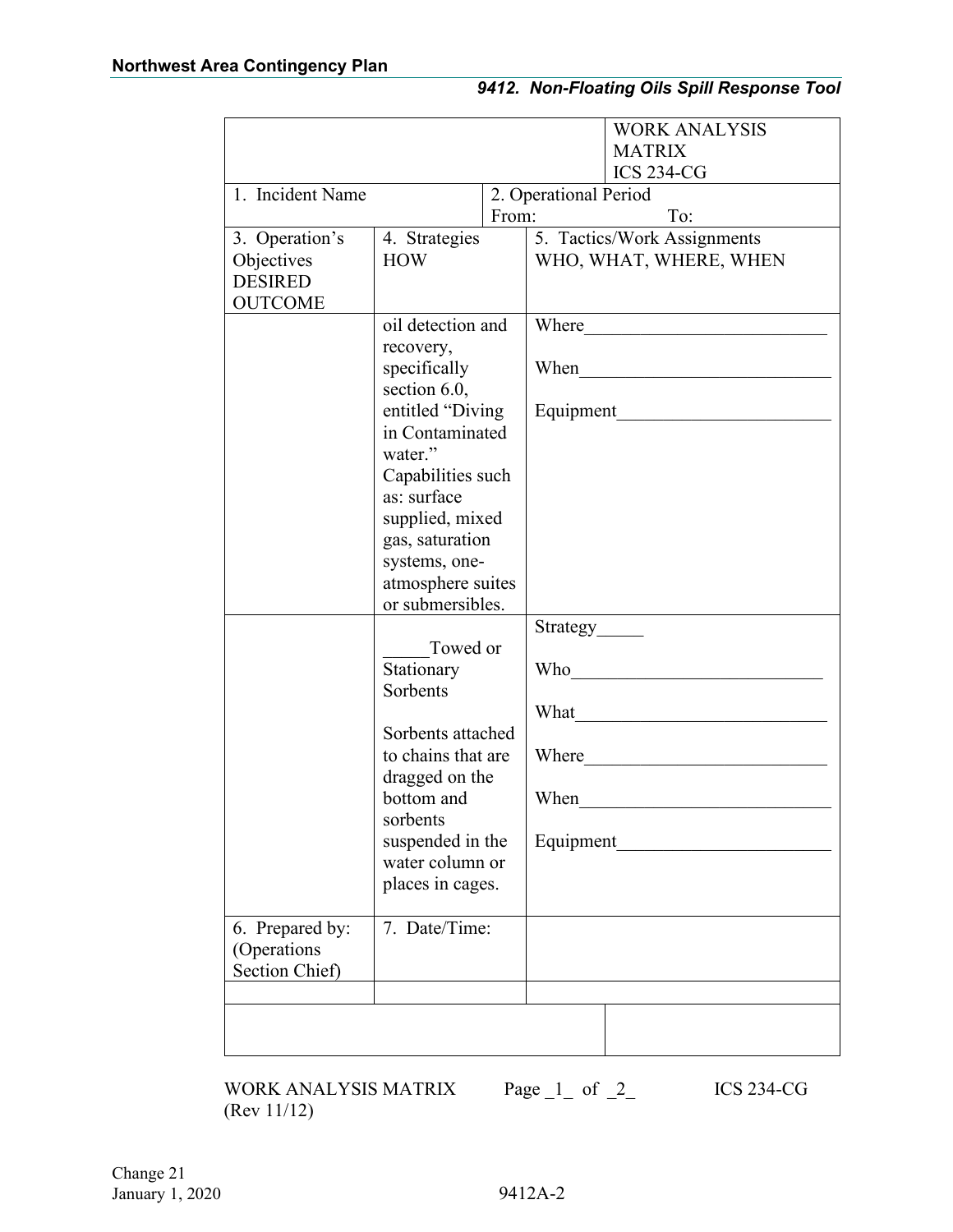#### **WORK ANALYSIS MATRIX FORM INSTRUCTIONS (ICS FORM 234- CG) Rev. 8/05**

**Purpose.** The Work Analysis Matrix is designed to help select the best strategies and tactics to achieve the operational objectives. This optional form assists staff in carrying out incident objectives by outlining the who, what, where, when, and how of the response. The tactics from this form carry forward to the "Work Assignment" on the ICS-215. Another purpose of the ICS-234 is that it presents alternative (or what-if) strategies and tactics to respond to bad weather, sudden changes in operational conditions, etc. This form is simply a formalized version of how most OSCs tend to think in order to turn objectives into tactical field work.

**Preparation**. The Work Analysis Matrix, if used, is usually completed by the Operations Section Chief and Planning Section Chief prior to the Tactics Meeting.

**Distribution**. All completed original forms must be submitted to the Documentation Unit.

| Item $#$ | Item Title                | Instructions                                                             |
|----------|---------------------------|--------------------------------------------------------------------------|
| 1.       | Incident Name             | Enter the name of the incident                                           |
| 2.       | <b>Operational Period</b> | Enter the time interval for which the                                    |
|          |                           | form applies. Record the start and end<br>date and time.                 |
| 3.       | Operational               | Enter the relevant Operational                                           |
|          | Objectives                | Objectives from the ICS 202, with<br>numbers                             |
| 4.       | Strategies                | Enter all strategies that could be used to<br>meet the objective ("how") |
| 5.       | Tactics/Work              | Enter details, including as much as                                      |
|          | Assignments               | possible, who, what, where, and when,                                    |
|          |                           | of work assignments to carry out                                         |
|          |                           | <b>Operational Strategies</b>                                            |
| 6.       | Prepared By               | Enter the name and position of the<br>person preparing the form          |
| 7.       | Date/Time                 | Enter the date and time (24-hour format)                                 |
|          |                           | the form was prepared                                                    |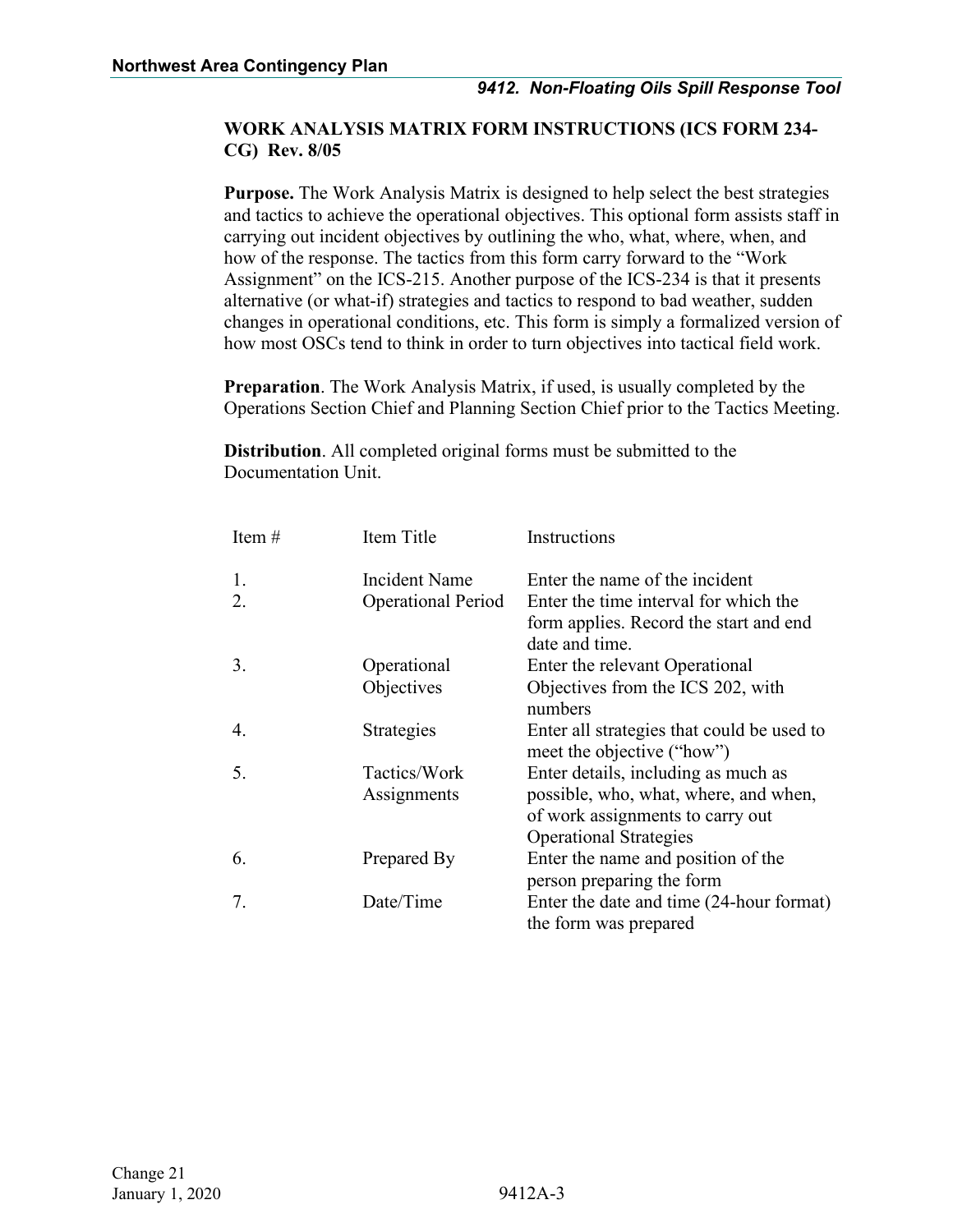|                                  |                                                                                                                                                                  |                                                                                                                                                                                                                                      | <b>WORK ANALYSIS MATRIX</b>                                                                                                                                                                                                    |
|----------------------------------|------------------------------------------------------------------------------------------------------------------------------------------------------------------|--------------------------------------------------------------------------------------------------------------------------------------------------------------------------------------------------------------------------------------|--------------------------------------------------------------------------------------------------------------------------------------------------------------------------------------------------------------------------------|
|                                  |                                                                                                                                                                  |                                                                                                                                                                                                                                      | <b>ICS 234-CG</b>                                                                                                                                                                                                              |
| 1. Incident Name                 |                                                                                                                                                                  |                                                                                                                                                                                                                                      | 2. Operational Period                                                                                                                                                                                                          |
|                                  |                                                                                                                                                                  | From:                                                                                                                                                                                                                                | To:                                                                                                                                                                                                                            |
| 3. Operation's                   | 4. Strategies                                                                                                                                                    |                                                                                                                                                                                                                                      | 5. Tactics/Work Assignments                                                                                                                                                                                                    |
| Objectives                       | <b>HOW</b>                                                                                                                                                       |                                                                                                                                                                                                                                      | WHO, WHAT, WHERE, WHEN                                                                                                                                                                                                         |
| <b>DESIRED</b><br><b>OUTCOME</b> |                                                                                                                                                                  |                                                                                                                                                                                                                                      |                                                                                                                                                                                                                                |
|                                  |                                                                                                                                                                  |                                                                                                                                                                                                                                      | Strategy                                                                                                                                                                                                                       |
|                                  |                                                                                                                                                                  | Use Laser                                                                                                                                                                                                                            |                                                                                                                                                                                                                                |
| Contain and                      | Floumeters                                                                                                                                                       |                                                                                                                                                                                                                                      | Who                                                                                                                                                                                                                            |
| Recover Spilled                  |                                                                                                                                                                  |                                                                                                                                                                                                                                      |                                                                                                                                                                                                                                |
| Material – Non-                  | The unit is towed                                                                                                                                                |                                                                                                                                                                                                                                      | What we have a series of the series of the series of the series of the series of the series of the series of the series of the series of the series of the series of the series of the series of the series of the series of t |
| floating Oil                     | close to the bottom.                                                                                                                                             |                                                                                                                                                                                                                                      |                                                                                                                                                                                                                                |
| Detection                        |                                                                                                                                                                  |                                                                                                                                                                                                                                      | Where<br><u> 1990 - Johann Barbara, martin amerikan basa</u>                                                                                                                                                                   |
| (Operational)                    |                                                                                                                                                                  |                                                                                                                                                                                                                                      |                                                                                                                                                                                                                                |
|                                  |                                                                                                                                                                  |                                                                                                                                                                                                                                      | When <u>Improvement</u>                                                                                                                                                                                                        |
|                                  |                                                                                                                                                                  |                                                                                                                                                                                                                                      |                                                                                                                                                                                                                                |
|                                  |                                                                                                                                                                  |                                                                                                                                                                                                                                      |                                                                                                                                                                                                                                |
|                                  |                                                                                                                                                                  |                                                                                                                                                                                                                                      |                                                                                                                                                                                                                                |
|                                  |                                                                                                                                                                  |                                                                                                                                                                                                                                      | Strategy                                                                                                                                                                                                                       |
|                                  | Visual<br>Observations by<br><b>Trained Observers</b>                                                                                                            |                                                                                                                                                                                                                                      |                                                                                                                                                                                                                                |
|                                  |                                                                                                                                                                  | Who methods are the second who                                                                                                                                                                                                       |                                                                                                                                                                                                                                |
|                                  |                                                                                                                                                                  |                                                                                                                                                                                                                                      |                                                                                                                                                                                                                                |
|                                  |                                                                                                                                                                  | What <u>the contract of the contract of the contract of the contract of the contract of the contract of the contract of the contract of the contract of the contract of the contract of the contract of the contract of the cont</u> |                                                                                                                                                                                                                                |
|                                  | Preferred                                                                                                                                                        |                                                                                                                                                                                                                                      |                                                                                                                                                                                                                                |
|                                  | capabilities are                                                                                                                                                 |                                                                                                                                                                                                                                      | Where                                                                                                                                                                                                                          |
|                                  | water surface and<br>aerial observations.                                                                                                                        | When                                                                                                                                                                                                                                 |                                                                                                                                                                                                                                |
|                                  | <b>Bottom</b><br>Sampling<br>Example of<br>capabilities<br>includes sediment<br>grab, core<br>samplers, wading<br>depth shovel pits<br>and agitation<br>methods. |                                                                                                                                                                                                                                      |                                                                                                                                                                                                                                |
|                                  |                                                                                                                                                                  |                                                                                                                                                                                                                                      | Equipment                                                                                                                                                                                                                      |
|                                  |                                                                                                                                                                  |                                                                                                                                                                                                                                      | Strategy                                                                                                                                                                                                                       |
|                                  |                                                                                                                                                                  |                                                                                                                                                                                                                                      |                                                                                                                                                                                                                                |
|                                  |                                                                                                                                                                  |                                                                                                                                                                                                                                      |                                                                                                                                                                                                                                |
|                                  |                                                                                                                                                                  |                                                                                                                                                                                                                                      |                                                                                                                                                                                                                                |
|                                  |                                                                                                                                                                  |                                                                                                                                                                                                                                      |                                                                                                                                                                                                                                |
|                                  |                                                                                                                                                                  |                                                                                                                                                                                                                                      |                                                                                                                                                                                                                                |
|                                  |                                                                                                                                                                  |                                                                                                                                                                                                                                      | Where <b>Where Example 2018</b>                                                                                                                                                                                                |
|                                  |                                                                                                                                                                  |                                                                                                                                                                                                                                      |                                                                                                                                                                                                                                |
|                                  |                                                                                                                                                                  |                                                                                                                                                                                                                                      |                                                                                                                                                                                                                                |
|                                  |                                                                                                                                                                  |                                                                                                                                                                                                                                      |                                                                                                                                                                                                                                |
|                                  |                                                                                                                                                                  |                                                                                                                                                                                                                                      |                                                                                                                                                                                                                                |
|                                  |                                                                                                                                                                  |                                                                                                                                                                                                                                      | Strategy                                                                                                                                                                                                                       |
|                                  | Water                                                                                                                                                            |                                                                                                                                                                                                                                      |                                                                                                                                                                                                                                |
|                                  | Column Sampling                                                                                                                                                  |                                                                                                                                                                                                                                      | Who                                                                                                                                                                                                                            |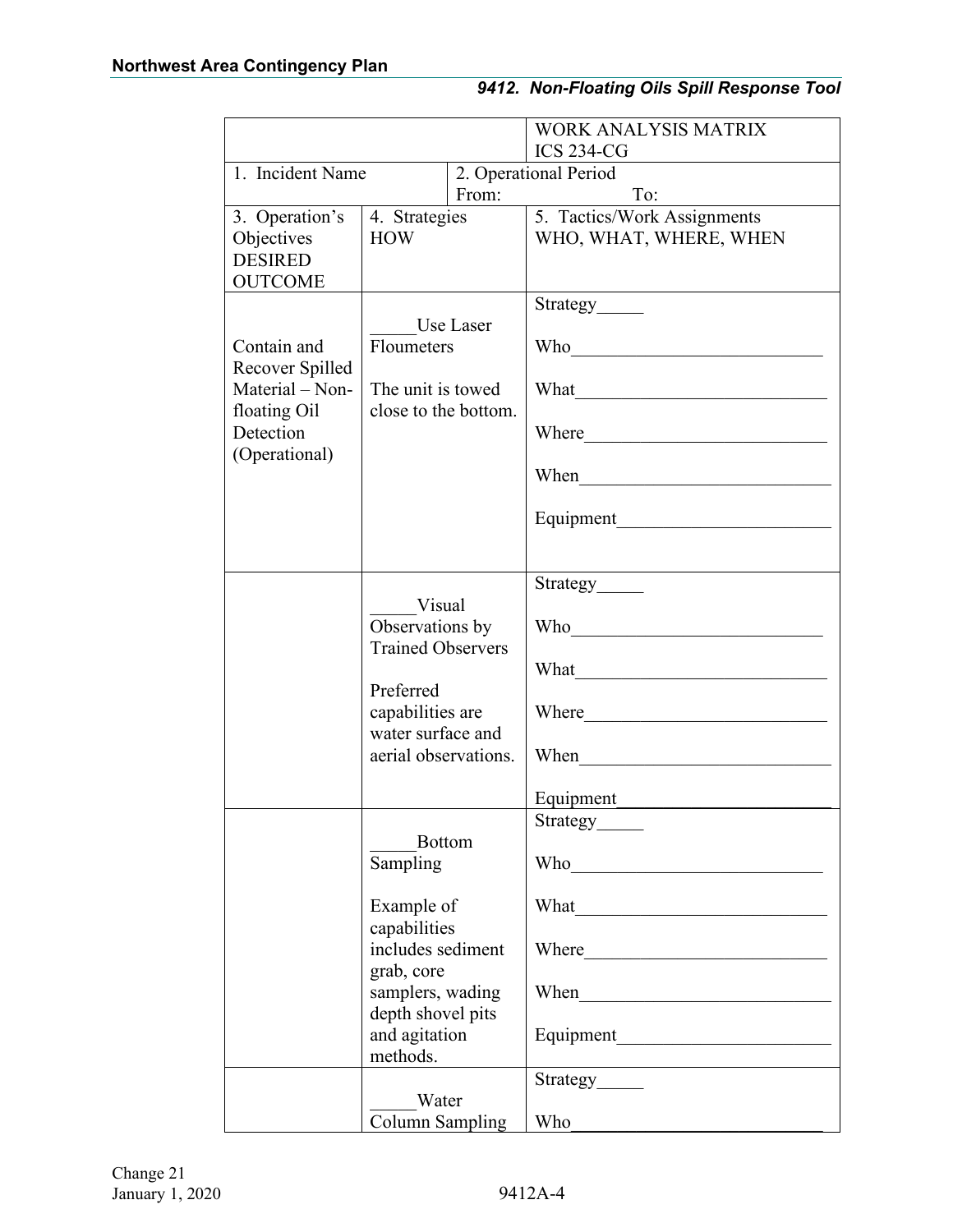|                                                                  |                                                                                                      |       | <b>WORK ANALYSIS MATRIX</b>                           |  |  |
|------------------------------------------------------------------|------------------------------------------------------------------------------------------------------|-------|-------------------------------------------------------|--|--|
|                                                                  |                                                                                                      |       | <b>ICS 234-CG</b>                                     |  |  |
| 1. Incident Name                                                 |                                                                                                      |       | 2. Operational Period                                 |  |  |
|                                                                  |                                                                                                      | From: | To:                                                   |  |  |
| 3. Operation's<br>Objectives<br><b>DESIRED</b><br><b>OUTCOME</b> | 4. Strategies<br><b>HOW</b>                                                                          |       | 5. Tactics/Work Assignments<br>WHO, WHAT, WHERE, WHEN |  |  |
|                                                                  | Examples include<br>fluorometers and<br>mass spectrometers<br>that are towed in<br>the water column. |       | What<br>Where<br>When<br>Equipment                    |  |  |
| 6. Prepared by:<br>(Operations<br>Section Chief)                 | 7. Date/Time:                                                                                        |       |                                                       |  |  |
|                                                                  |                                                                                                      |       |                                                       |  |  |

WORK ANALYSIS MATRIX Page 2 of 2 ICS 234-CG (Rev 11/12)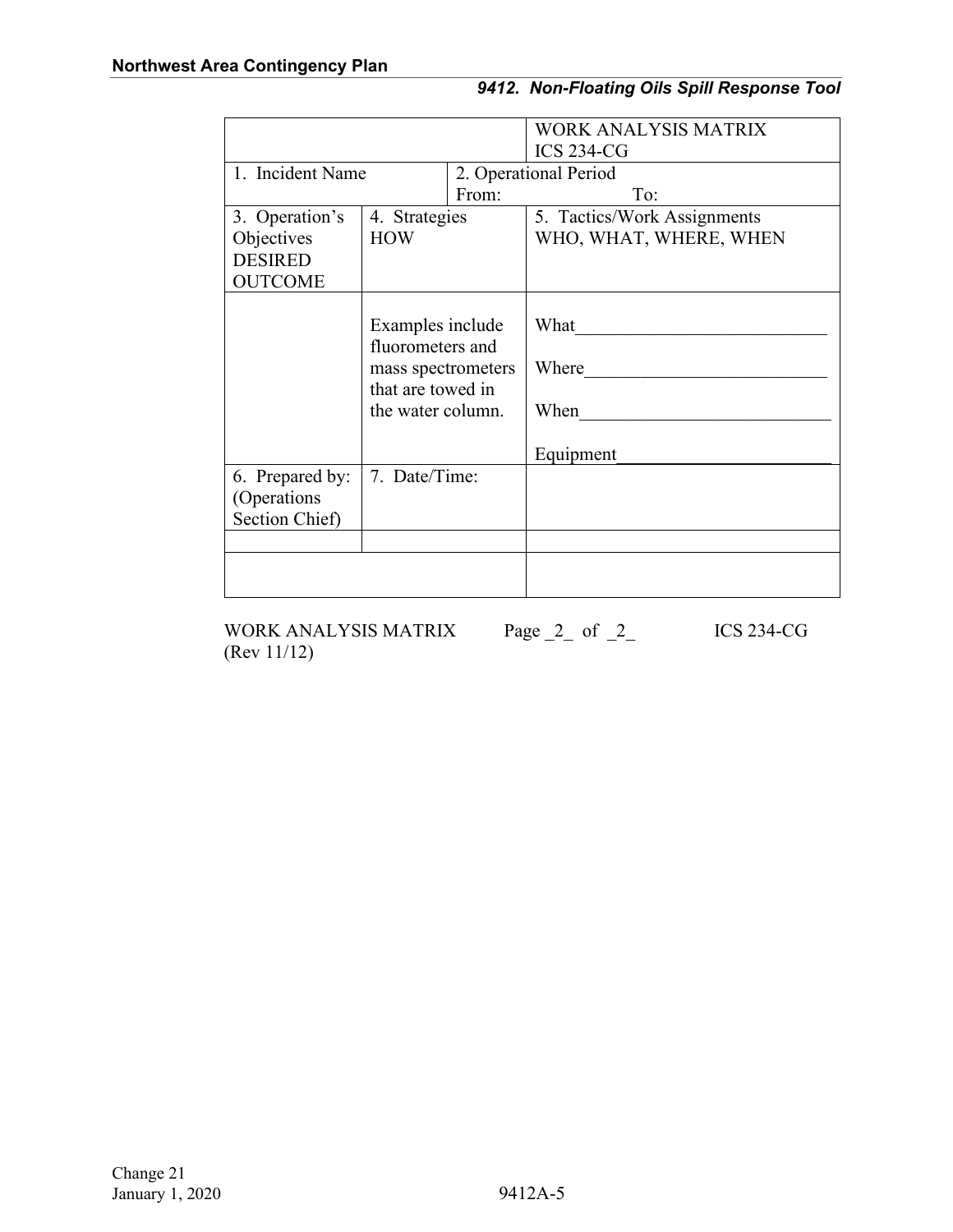#### **WORK ANALYSIS MATRIX FORM INSTRUCTIONS (ICS FORM 234- CG) Rev. 8/05**

**Purpose.** The Work Analysis Matrix is designed to help select the best strategies and tactics to achieve the operational objectives. This optional form assists staff in carrying out incident objectives by outlining the who, what, where, when, and how of the response. The tactics from this form carry forward to the "Work Assignment" on the ICS-215. Another purpose of the ICS-234 is that it presents alternative (or what-if) strategies and tactics to respond to bad weather, sudden changes in operational conditions, etc. This form is simply a formalized version of how most OSCs tend to think in order to turn objectives into tactical field work.

**Preparation**. The Work Analysis Matrix, if used, is usually completed by the Operations Section Chief and Planning Section Chief prior to the Tactics Meeting.

**Distribution**. All completed original forms must be submitted to the Documentation Unit.

| Item $#$ | Item Title                | Instructions                                                             |
|----------|---------------------------|--------------------------------------------------------------------------|
| 1.       | <b>Incident Name</b>      | Enter the name of the incident                                           |
| 2.       | <b>Operational Period</b> | Enter the time interval for which the                                    |
|          |                           | form applies. Record the start and end<br>date and time.                 |
| 3.       | Operational               | Enter the relevant Operational                                           |
|          | Objectives                | Objectives from the ICS 202, with<br>numbers                             |
| 4.       | Strategies                | Enter all strategies that could be used to<br>meet the objective ("how") |
| 5.       | Tactics/Work              | Enter details, including as much as                                      |
|          | Assignments               | possible, who, what, where, and when,                                    |
|          |                           | of work assignments to carry out                                         |
|          |                           | <b>Operational Strategies</b>                                            |
| 6.       | Prepared By               | Enter the name and position of the                                       |
|          |                           | person preparing the form                                                |
| 7.       | Date/Time                 | Enter the date and time (24-hour format)                                 |
|          |                           | the form was prepared                                                    |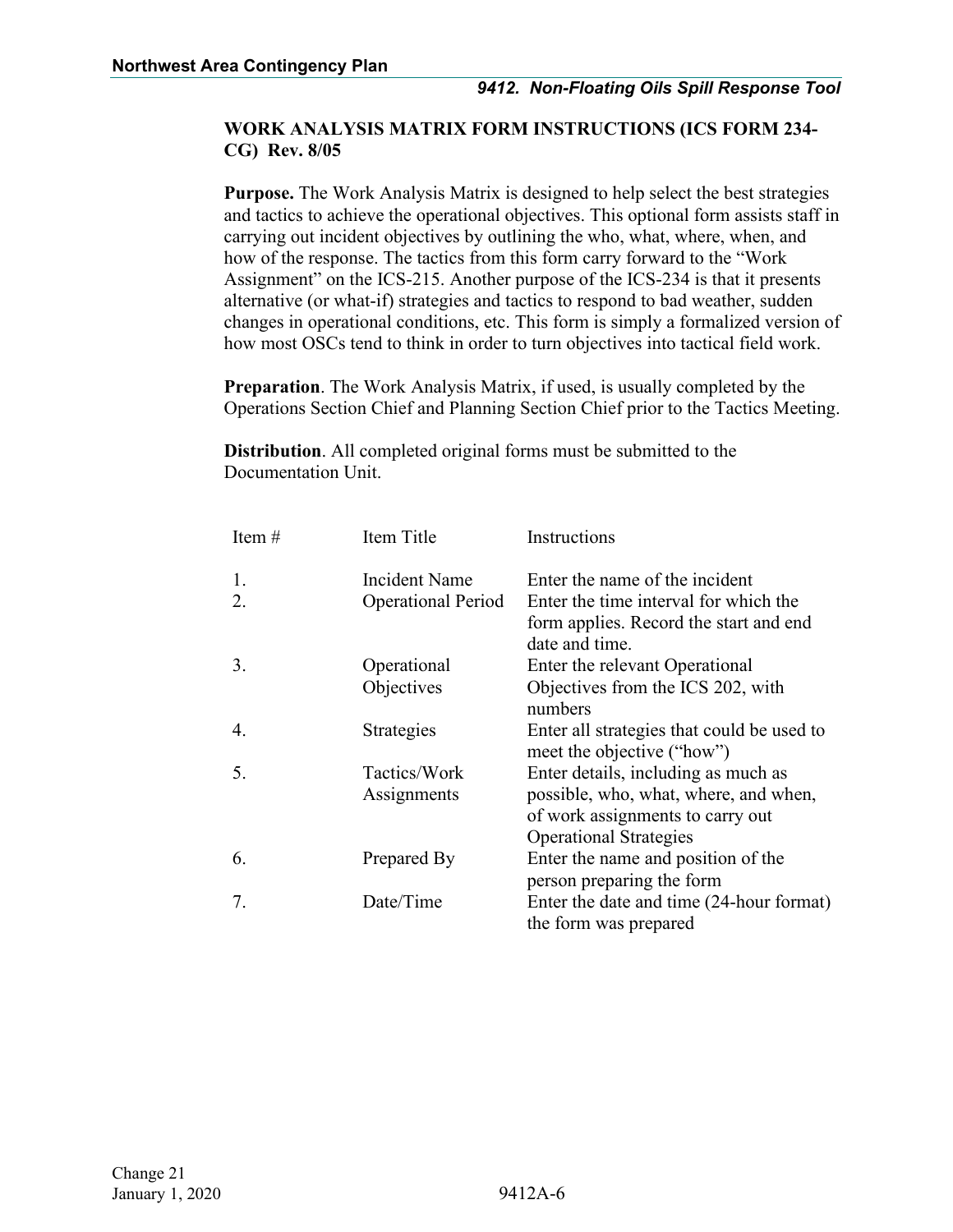|                                                                                                 |                                                                                                                                                                                                                                                                                                                                    |                | <b>WORK ANALYSIS MATRIX</b><br><b>ICS 234-CG</b>                                                                                                                                                                                                                                |  |
|-------------------------------------------------------------------------------------------------|------------------------------------------------------------------------------------------------------------------------------------------------------------------------------------------------------------------------------------------------------------------------------------------------------------------------------------|----------------|---------------------------------------------------------------------------------------------------------------------------------------------------------------------------------------------------------------------------------------------------------------------------------|--|
| 1. Incident Name                                                                                |                                                                                                                                                                                                                                                                                                                                    |                | 2. Operational Period                                                                                                                                                                                                                                                           |  |
| 3.<br>Operation's<br>Objectives<br><b>DESIRED</b><br><b>OUTCOME</b>                             | From:<br>4. Strategies<br><b>HOW</b>                                                                                                                                                                                                                                                                                               |                | To:<br>5. Tactics/Work Assignments<br>WHO, WHAT, WHERE, WHEN                                                                                                                                                                                                                    |  |
| Contain and<br>Recover<br>Spilled<br>Material-<br>Non-floating<br>Oil Recovery<br>(Operational) | Suction<br>Dredge<br>Dredging through<br>use of pumps to<br>hydraulically remove<br>and transport the oil,<br>oiled sediments and<br>oiled debris.                                                                                                                                                                                 |                | Strategy<br>What<br>When<br><u> 1980 - Johann Barbara, martin amerikan basal da</u><br>Equipment                                                                                                                                                                                |  |
|                                                                                                 | Pumping and<br>Vacuuming<br>Pumping capabilities<br>refer to the use of<br>centrifugal or<br>positive-<br>displacement type<br>pump at or below the<br>water surface with a<br>diver directed hose.<br>Vacuuming refers to<br>a vacuum truck or<br>unit above the water<br>surface either on<br>shore or on a<br>vessel/barge that | Diver-directed | Strategy<br>Who we have the world with the world with the world with the world with the world with the world with the world with the world with the world with the world with the world with the world with the world with the world with<br>What<br>Where<br>When<br>Equipment |  |

#### <span id="page-28-0"></span>**9412.B2 Example ICS-234 Work Analysis Matrix, Non-floating Oil Contain and Recover Spilled Material – Non-floating Oil Recovery (Operational)**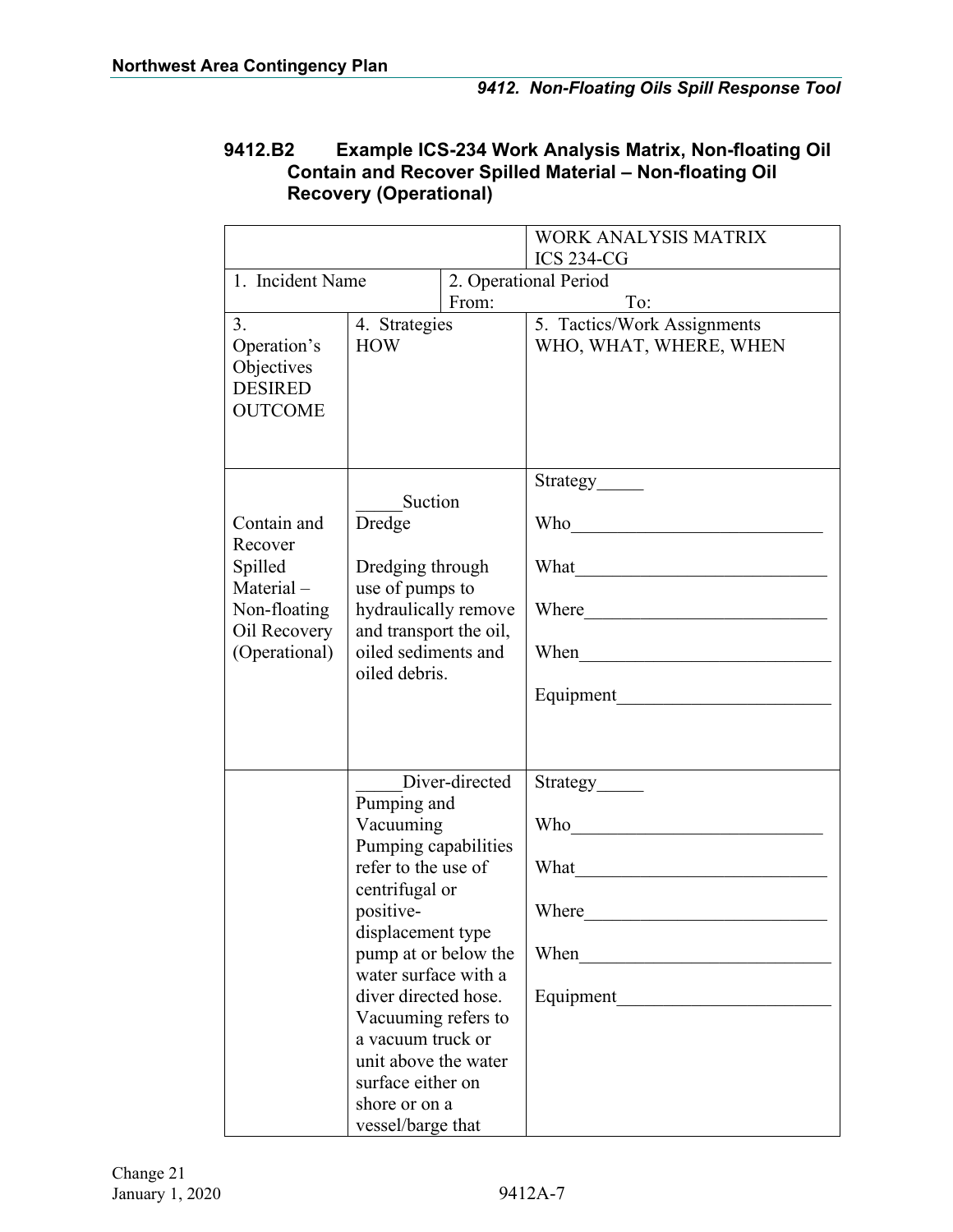|                                                                     |                                                                                                                                                                                                                                  |  | <b>WORK ANALYSIS MATRIX</b><br><b>ICS 234-CG</b>                                                                                                                                                                                     |  |
|---------------------------------------------------------------------|----------------------------------------------------------------------------------------------------------------------------------------------------------------------------------------------------------------------------------|--|--------------------------------------------------------------------------------------------------------------------------------------------------------------------------------------------------------------------------------------|--|
| 1. Incident Name                                                    |                                                                                                                                                                                                                                  |  | 2. Operational Period                                                                                                                                                                                                                |  |
|                                                                     | From:                                                                                                                                                                                                                            |  | To:                                                                                                                                                                                                                                  |  |
| 3.<br>Operation's<br>Objectives<br><b>DESIRED</b><br><b>OUTCOME</b> | 4. Strategies<br><b>HOW</b>                                                                                                                                                                                                      |  | 5. Tactics/Work Assignments<br>WHO, WHAT, WHERE, WHEN                                                                                                                                                                                |  |
|                                                                     | creates a vacuum.<br>Diver direct.                                                                                                                                                                                               |  |                                                                                                                                                                                                                                      |  |
|                                                                     | Mechanical<br>Removal<br>Example include<br>excavators, clamshell<br>dredges,<br>environmental<br>dredge buckets, or<br>other machinery used<br>to grab, scoop or<br>pick up sunken oil,<br>oiled sediments and<br>oiled debris. |  | Strategy                                                                                                                                                                                                                             |  |
|                                                                     |                                                                                                                                                                                                                                  |  | Who                                                                                                                                                                                                                                  |  |
|                                                                     |                                                                                                                                                                                                                                  |  |                                                                                                                                                                                                                                      |  |
|                                                                     |                                                                                                                                                                                                                                  |  | Where <u>we have a series of the series of the series of the series of the series of the series of the series of the series of the series of the series of the series of the series of the series of the series of the series of</u> |  |
|                                                                     |                                                                                                                                                                                                                                  |  | When we have the world of the world of the world of the world of the world of the world of the world of the world of the world of the world of the world of the world of the world of the world of the world of the world of th      |  |
|                                                                     |                                                                                                                                                                                                                                  |  |                                                                                                                                                                                                                                      |  |
|                                                                     | Sorbent/V-                                                                                                                                                                                                                       |  | Strategy                                                                                                                                                                                                                             |  |
|                                                                     | <b>SORs</b>                                                                                                                                                                                                                      |  | Who                                                                                                                                                                                                                                  |  |
|                                                                     | Sorbents attached to<br>chains in the water<br>column that are<br>dragged on the<br>bottom to recover<br>viscous oil.                                                                                                            |  | What                                                                                                                                                                                                                                 |  |
|                                                                     |                                                                                                                                                                                                                                  |  | Where <b>the contract of the contract of the contract of the contract of the contract of the contract of the contract of the contract of the contract of the contract of the contract of the contract of the contract of the con</b> |  |
|                                                                     |                                                                                                                                                                                                                                  |  | When                                                                                                                                                                                                                                 |  |
|                                                                     |                                                                                                                                                                                                                                  |  | Equipment                                                                                                                                                                                                                            |  |
| 6. Prepared<br>by:<br>(Operations                                   | 7. Date/Time:                                                                                                                                                                                                                    |  |                                                                                                                                                                                                                                      |  |
| <b>Section Chief</b>                                                |                                                                                                                                                                                                                                  |  |                                                                                                                                                                                                                                      |  |
|                                                                     |                                                                                                                                                                                                                                  |  |                                                                                                                                                                                                                                      |  |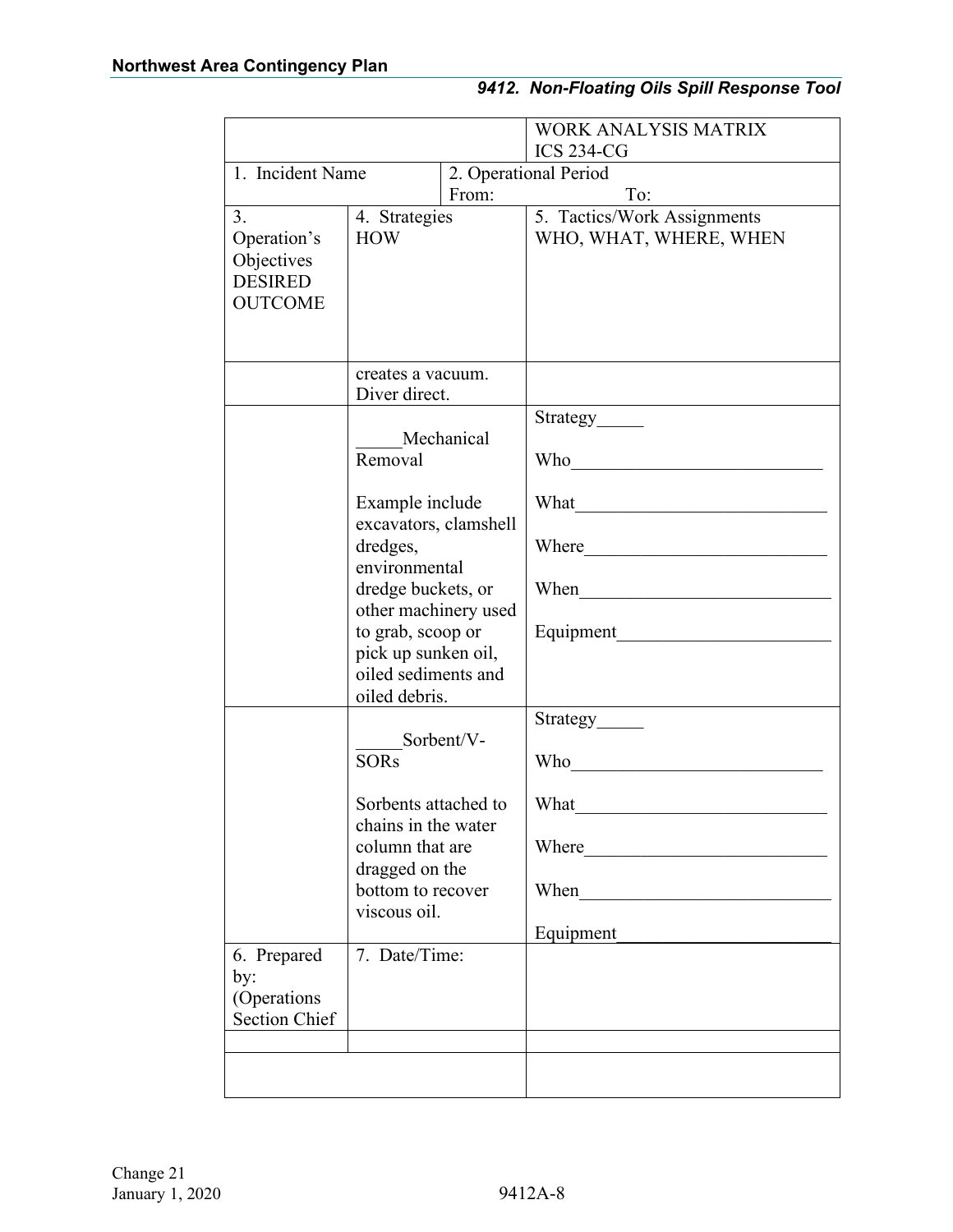### *9412. Non-Floating Oils Spill Response Tool*

(Rev 11/12)

WORK ANALYSIS MATRIX Page  $\frac{1}{2}$  of  $\frac{2}{2}$  ICS 234-CG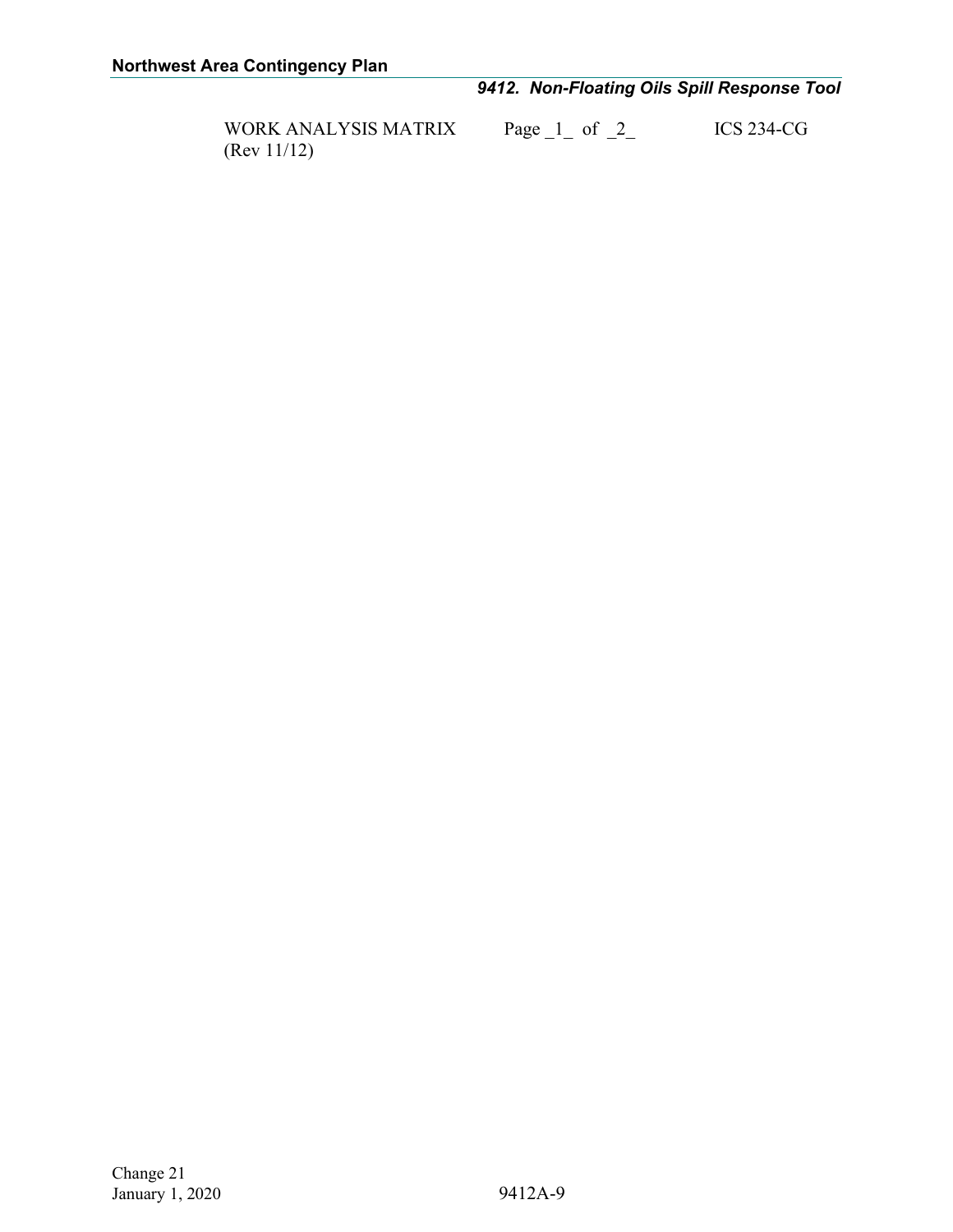#### **WORK ANALYSIS MATRIX FORM INSTRUCTIONS (ICS FORM 234- CG) Rev. 8/05**

**Purpose.** The Work Analysis Matrix is designed to help select the best strategies and tactics to achieve the operational objectives. This optional form assists staff in carrying out incident objectives by outlining the who, what, where, when, and how of the response. The tactics from this form carry forward to the "Work Assignment" on the ICS-215. Another purpose of the ICS-234 is that it presents alternative (or what-if) strategies and tactics to respond to bad weather, sudden changes in operational conditions, etc. This form is simply a formalized version of how most OSCs tend to think in order to turn objectives into tactical field work.

**Preparation**. The Work Analysis Matrix, if used, is usually completed by the Operations Section Chief and Planning Section Chief prior to the Tactics Meeting.

**Distribution**. All completed original forms must be submitted to the Documentation Unit.

| Item $#$ | Item Title                | Instructions                                                             |
|----------|---------------------------|--------------------------------------------------------------------------|
| 1.       | <b>Incident Name</b>      | Enter the name of the incident                                           |
| 2.       | <b>Operational Period</b> | Enter the time interval for which the                                    |
|          |                           | form applies. Record the start and end<br>date and time.                 |
| 3.       | Operational               | Enter the relevant Operational                                           |
|          | Objectives                | Objectives from the ICS 202, with<br>numbers                             |
| 4.       | Strategies                | Enter all strategies that could be used to<br>meet the objective ("how") |
| 5.       | Tactics/Work              | Enter details, including as much as                                      |
|          | Assignments               | possible, who, what, where, and when,                                    |
|          |                           | of work assignments to carry out                                         |
|          |                           | <b>Operational Strategies</b>                                            |
| 6.       | Prepared By               | Enter the name and position of the                                       |
|          |                           | person preparing the form                                                |
| 7.       | Date/Time                 | Enter the date and time (24-hour format)                                 |
|          |                           | the form was prepared                                                    |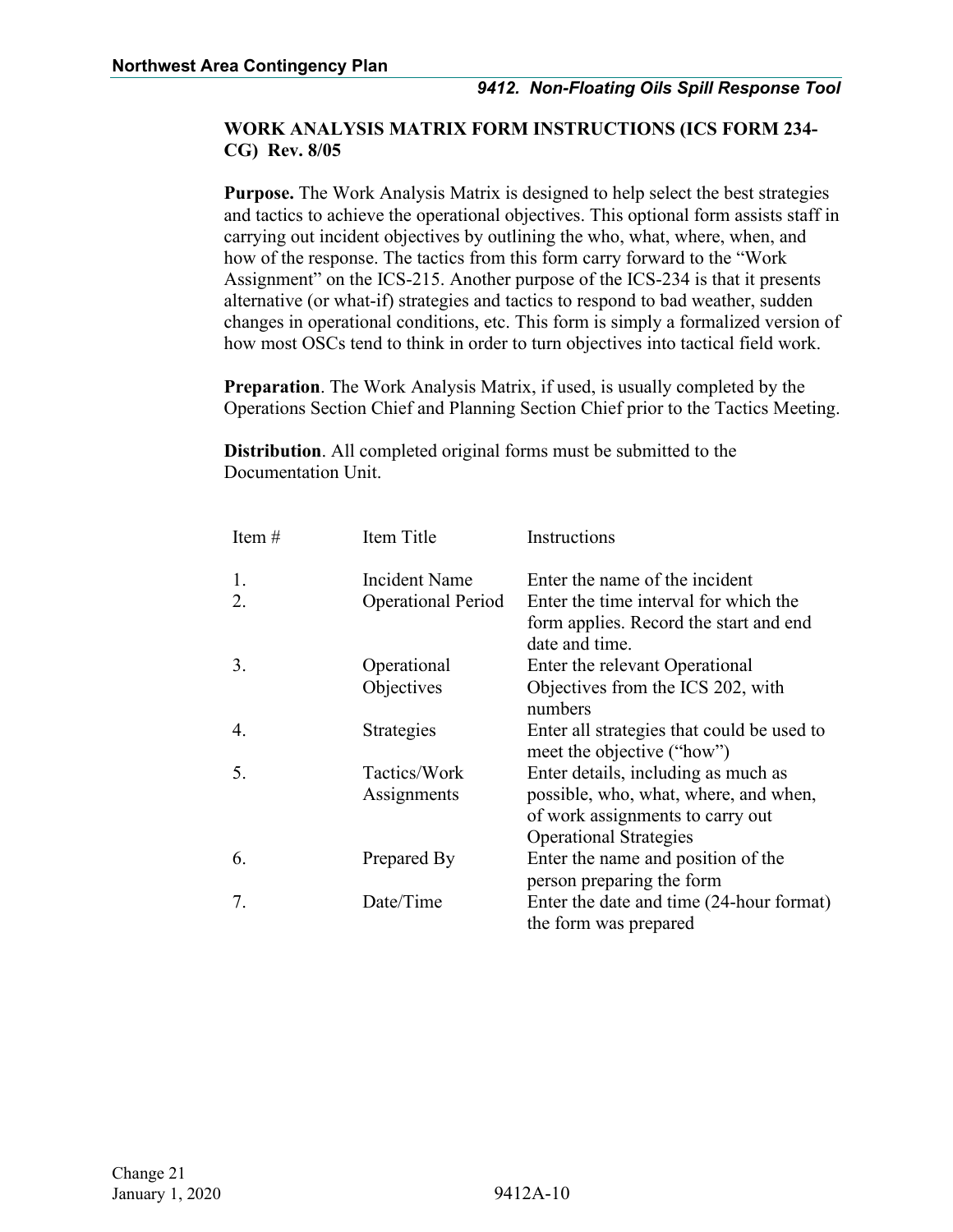|                                    |                                   |       | <b>WORK ANALYSIS</b><br><b>MATRIX</b>                                                                                                                                                                                                |  |  |
|------------------------------------|-----------------------------------|-------|--------------------------------------------------------------------------------------------------------------------------------------------------------------------------------------------------------------------------------------|--|--|
|                                    |                                   |       | <b>ICS 234-CG</b>                                                                                                                                                                                                                    |  |  |
| 1. Incident Name                   |                                   |       | 2. Operational Period                                                                                                                                                                                                                |  |  |
|                                    |                                   | From: | To:                                                                                                                                                                                                                                  |  |  |
| 3. Operation's                     | 4. Strategies                     |       | 5. Tactics/Work Assignments                                                                                                                                                                                                          |  |  |
| Objectives                         | <b>HOW</b>                        |       | WHO, WHAT, WHERE, WHEN                                                                                                                                                                                                               |  |  |
| <b>DESIRED</b>                     |                                   |       |                                                                                                                                                                                                                                      |  |  |
| <b>OUTCOME</b>                     |                                   |       |                                                                                                                                                                                                                                      |  |  |
|                                    |                                   |       | Strategy______                                                                                                                                                                                                                       |  |  |
|                                    | Use Laser                         |       |                                                                                                                                                                                                                                      |  |  |
| Contain and                        | Floumeters                        |       |                                                                                                                                                                                                                                      |  |  |
| Recover Spilled<br>Material - Non- |                                   |       |                                                                                                                                                                                                                                      |  |  |
|                                    | The unit is<br>towed close to     |       |                                                                                                                                                                                                                                      |  |  |
| floating Oil<br>Detection          | the bottom.                       |       |                                                                                                                                                                                                                                      |  |  |
| (Operational)                      |                                   |       | Where Manual Communication and the Communication of the Communication of the Communication of the Communication of the Communication of the Communication of the Communication of the Communication of the Communication of th       |  |  |
|                                    |                                   |       | When                                                                                                                                                                                                                                 |  |  |
|                                    |                                   |       | <u> 1989 - Johann Barn, mars ar breithinn ar chwaraeth a bhaile ann an t-</u>                                                                                                                                                        |  |  |
|                                    |                                   |       |                                                                                                                                                                                                                                      |  |  |
|                                    |                                   |       |                                                                                                                                                                                                                                      |  |  |
|                                    |                                   |       |                                                                                                                                                                                                                                      |  |  |
|                                    |                                   |       | Strategy                                                                                                                                                                                                                             |  |  |
|                                    | Visual                            |       |                                                                                                                                                                                                                                      |  |  |
|                                    | Observations by                   |       |                                                                                                                                                                                                                                      |  |  |
|                                    | Trained<br>Observers              |       |                                                                                                                                                                                                                                      |  |  |
|                                    |                                   |       |                                                                                                                                                                                                                                      |  |  |
|                                    |                                   |       |                                                                                                                                                                                                                                      |  |  |
|                                    | Preferred                         |       | Where <b>the contract of the contract of the contract of the contract of the contract of the contract of the contract of the contract of the contract of the contract of the contract of the contract of the contract of the con</b> |  |  |
|                                    | capabilities are<br>water surface |       |                                                                                                                                                                                                                                      |  |  |
|                                    |                                   |       | When                                                                                                                                                                                                                                 |  |  |
|                                    | and aerial                        |       |                                                                                                                                                                                                                                      |  |  |
| observations.                      |                                   |       | Equipment                                                                                                                                                                                                                            |  |  |
|                                    |                                   |       | Strategy                                                                                                                                                                                                                             |  |  |
|                                    | <b>Bottom</b>                     |       |                                                                                                                                                                                                                                      |  |  |
|                                    | Sampling                          |       |                                                                                                                                                                                                                                      |  |  |
|                                    |                                   |       |                                                                                                                                                                                                                                      |  |  |
|                                    | Example of                        |       |                                                                                                                                                                                                                                      |  |  |
|                                    | capabilities                      |       |                                                                                                                                                                                                                                      |  |  |
|                                    | includes                          |       |                                                                                                                                                                                                                                      |  |  |
|                                    | sediment grab,                    |       |                                                                                                                                                                                                                                      |  |  |
|                                    | core samplers,                    |       | When <u>the contract of the contract of the contract of the contract of the contract of the contract of the contract of the contract of the contract of the contract of the contract of the contract of the contract of the cont</u> |  |  |
|                                    | wading depth                      |       |                                                                                                                                                                                                                                      |  |  |
|                                    | shovel pits and                   |       |                                                                                                                                                                                                                                      |  |  |
|                                    | agitation                         |       |                                                                                                                                                                                                                                      |  |  |
|                                    | methods.                          |       |                                                                                                                                                                                                                                      |  |  |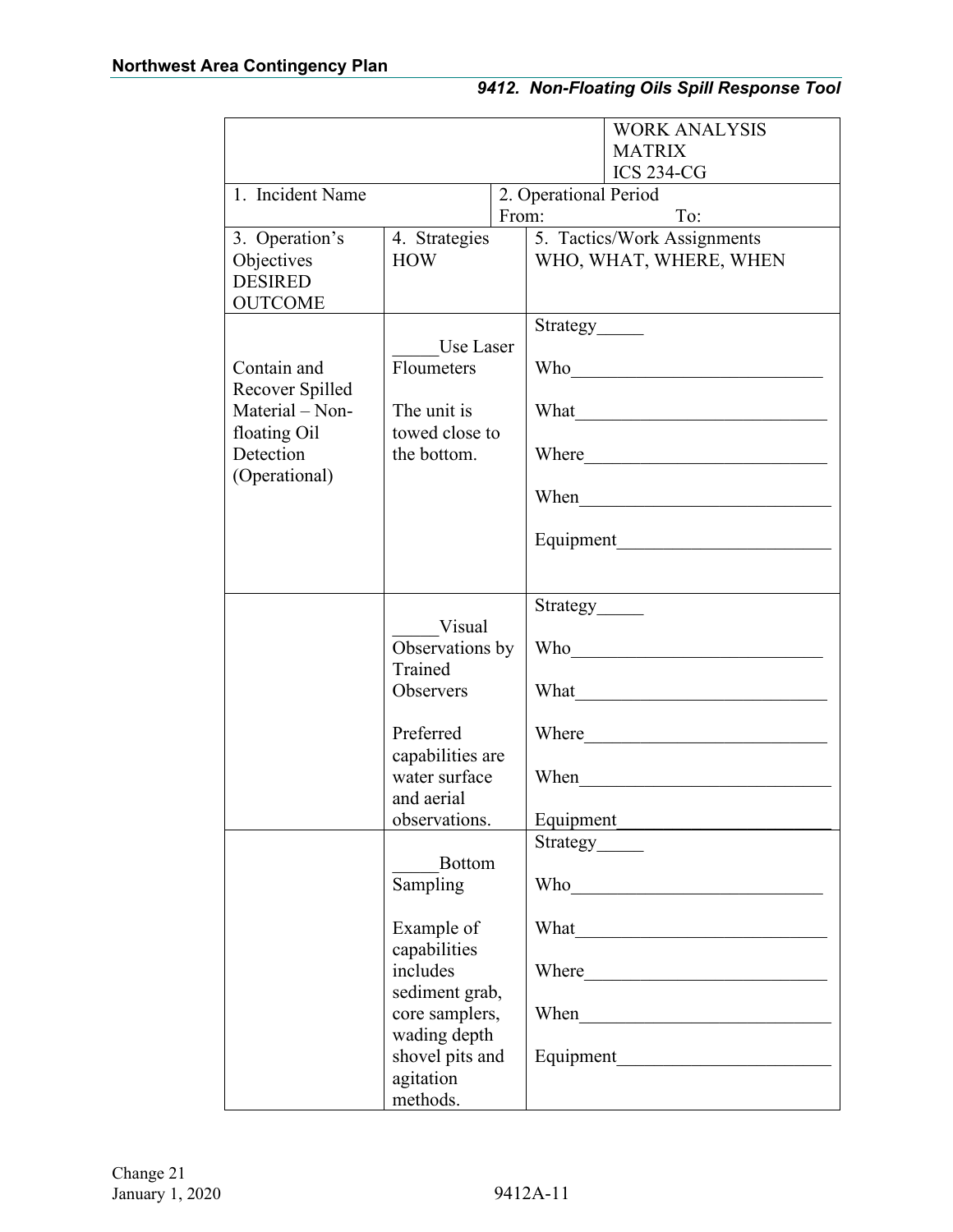|                                |                          |       |                       | <b>WORK ANALYSIS</b><br><b>MATRIX</b><br><b>ICS 234-CG</b> |
|--------------------------------|--------------------------|-------|-----------------------|------------------------------------------------------------|
| 1. Incident Name               |                          |       | 2. Operational Period |                                                            |
|                                |                          | From: |                       | To:                                                        |
| 3. Operation's                 | 4. Strategies            |       |                       | 5. Tactics/Work Assignments                                |
| Objectives                     | <b>HOW</b>               |       |                       | WHO, WHAT, WHERE, WHEN                                     |
| <b>DESIRED</b>                 |                          |       |                       |                                                            |
| <b>OUTCOME</b>                 |                          |       |                       |                                                            |
|                                |                          |       | Strategy              |                                                            |
|                                | Water<br>Column          |       |                       |                                                            |
|                                | Sampling                 |       |                       |                                                            |
|                                |                          |       |                       |                                                            |
|                                | Examples                 |       |                       |                                                            |
|                                | include                  |       |                       | Where                                                      |
|                                | fluorometers             |       |                       |                                                            |
|                                | and mass                 |       | When                  |                                                            |
|                                | spectrometers            |       |                       |                                                            |
|                                | that are towed in        |       |                       | Equipment                                                  |
|                                | the water                |       |                       |                                                            |
|                                | column.<br>7. Date/Time: |       |                       |                                                            |
| 6. Prepared by:<br>(Operations |                          |       |                       |                                                            |
| Section Chief)                 |                          |       |                       |                                                            |
|                                |                          |       |                       |                                                            |
|                                |                          |       |                       |                                                            |
|                                |                          |       |                       |                                                            |

WORK ANALYSIS MATRIX Page 2 of 2 ICS 234-CG (Rev 11/12)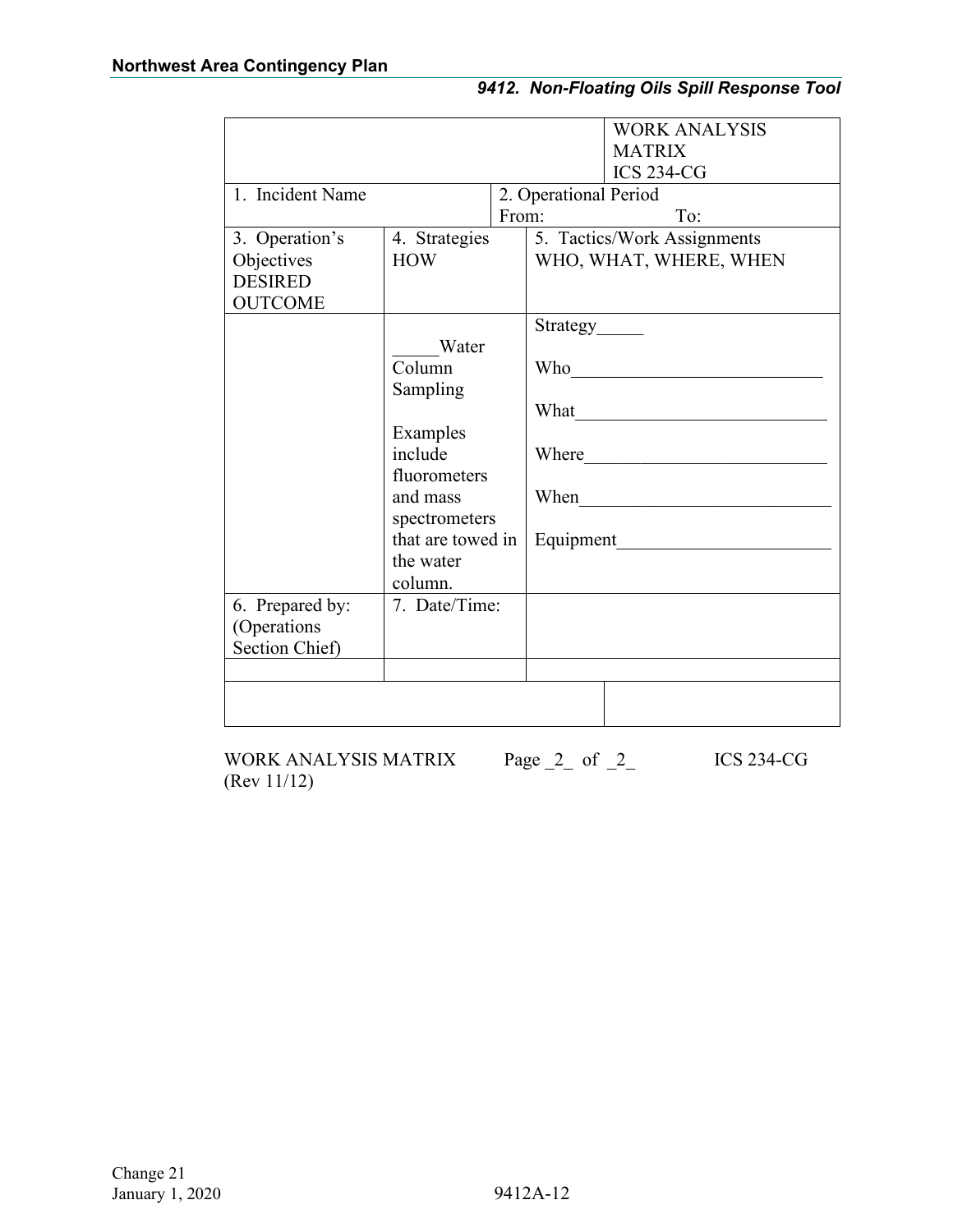#### **WORK ANALYSIS MATRIX FORM INSTRUCTIONS (ICS FORM 234- CG) Rev. 8/05**

**Purpose.** The Work Analysis Matrix is designed to help select the best strategies and tactics to achieve the operational objectives. This optional form assists staff in carrying out incident objectives by outlining the who, what, where, when, and how of the response. The tactics from this form carry forward to the "Work Assignment" on the ICS-215. Another purpose of the ICS-234 is that it presents alternative (or what-if) strategies and tactics to respond to bad weather, sudden changes in operational conditions, etc. This form is simply a formalized version of how most OSCs tend to think in order to turn objectives into tactical field work.

**Preparation**. The Work Analysis Matrix, if used, is usually completed by the Operations Section Chief and Planning Section Chief prior to the Tactics Meeting.

**Distribution**. All completed original forms must be submitted to the Documentation Unit.

| Item $#$ | Item Title                | Instructions                                                             |
|----------|---------------------------|--------------------------------------------------------------------------|
| 1.       | Incident Name             | Enter the name of the incident                                           |
| 2.       | <b>Operational Period</b> | Enter the time interval for which the                                    |
|          |                           | form applies. Record the start and end<br>date and time.                 |
| 3.       | Operational               | Enter the relevant Operational                                           |
|          | Objectives                | Objectives from the ICS 202, with<br>numbers                             |
| 4.       | Strategies                | Enter all strategies that could be used to<br>meet the objective ("how") |
| 5.       | Tactics/Work              | Enter details, including as much as                                      |
|          | Assignments               | possible, who, what, where, and when,                                    |
|          |                           | of work assignments to carry out                                         |
|          |                           | <b>Operational Strategies</b>                                            |
| 6.       | Prepared By               | Enter the name and position of the<br>person preparing the form          |
| 7.       | Date/Time                 | Enter the date and time (24-hour format)                                 |
|          |                           | the form was prepared                                                    |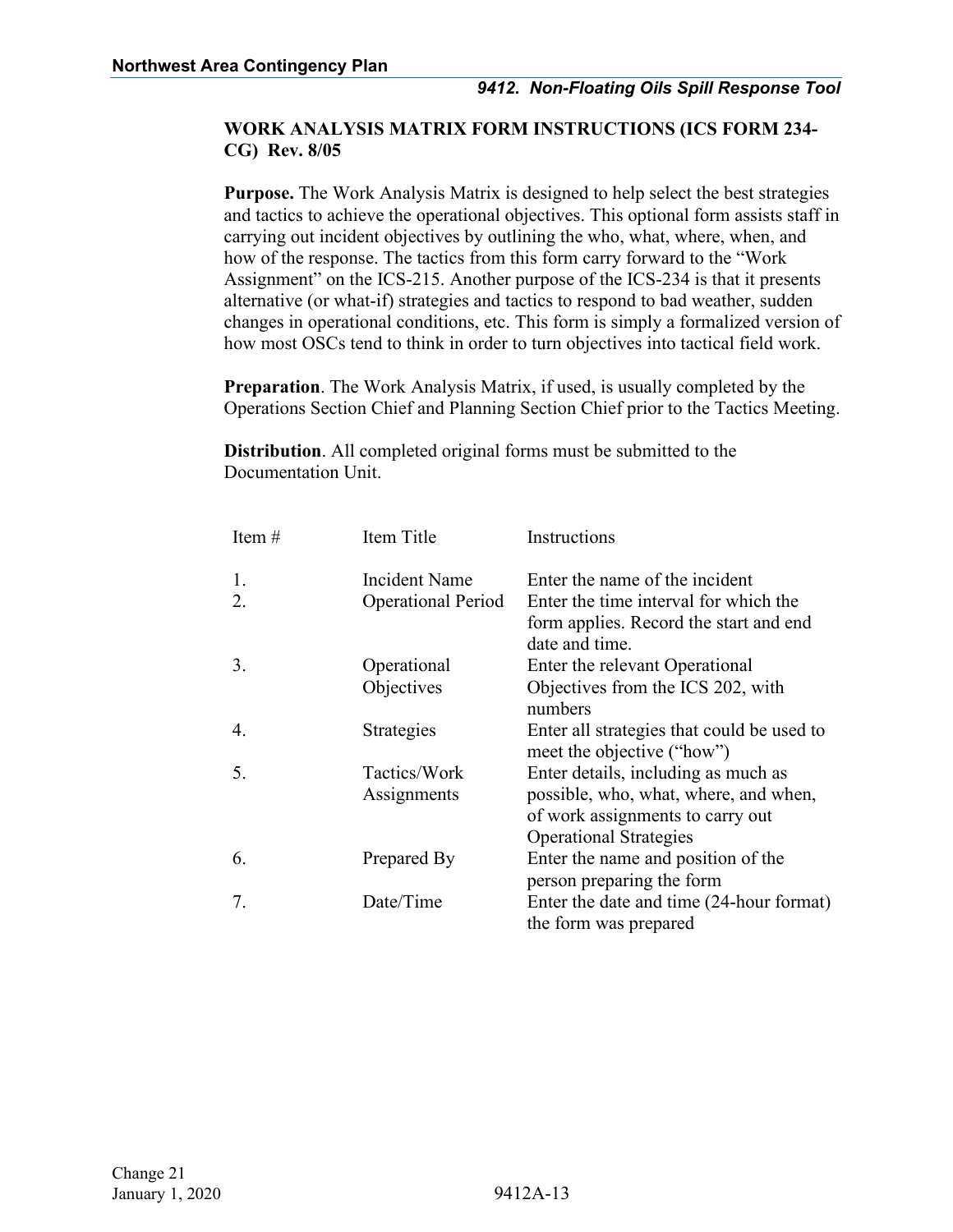#### *9412. Non-Floating Oils Spill Response Tool*

Note: SCAT Group is not represented

#### **9412.B3 Example ICS-207 showing the incorporation of a Non-Floating Oil Branch into the Operations Section**



<span id="page-35-0"></span>

#### **PNW Task Force Numbering Convention**

1-19 Recovery Group 20-39 Protection Group 40-59 Shoreline Recovery Group 60+ Use per Needs of Response